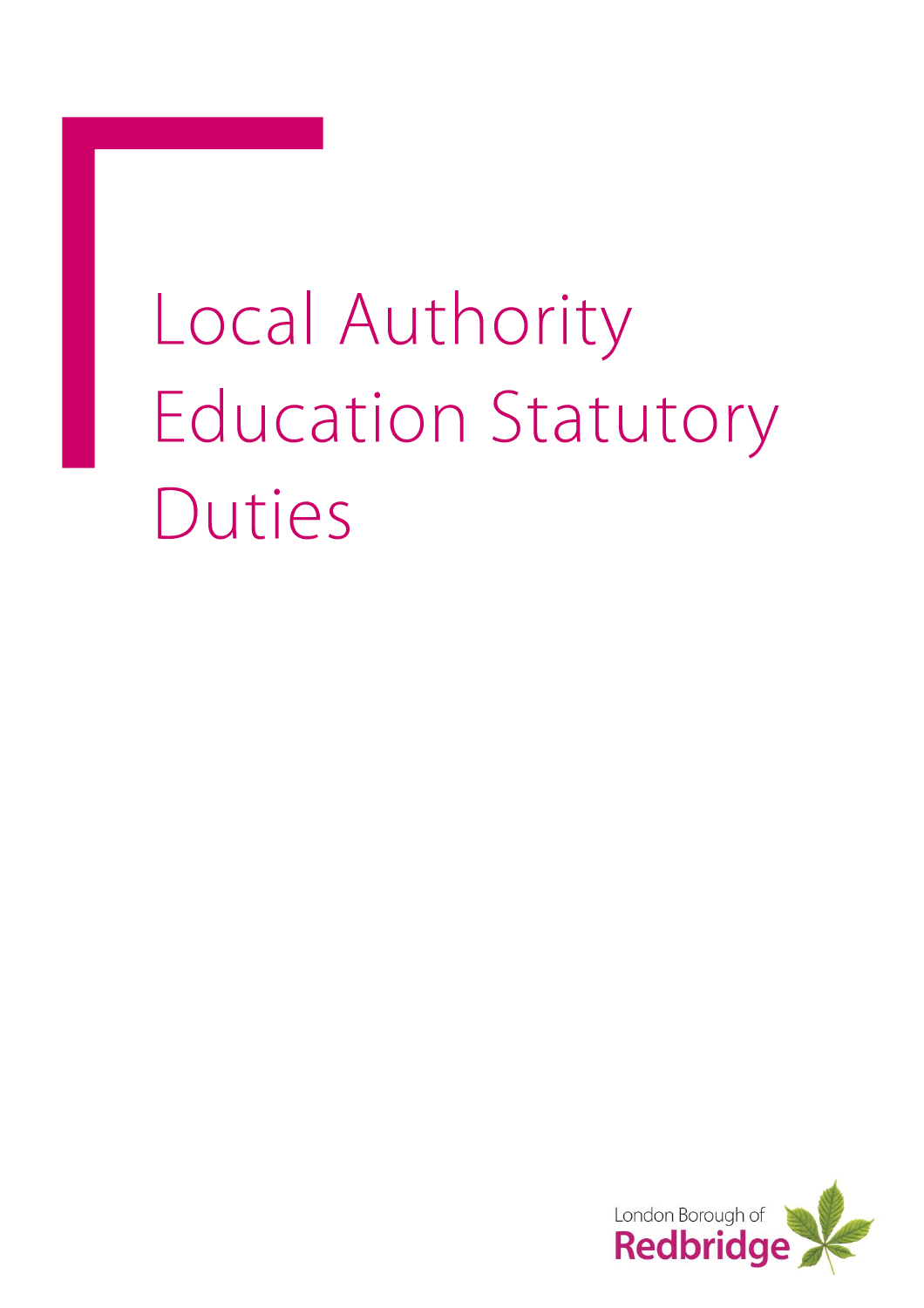#### **Foreword**

This document has been produced to help Redbridge school leaders and others understand the range of responsibilities the Council has under English education law and how these are discharged.

It is intended as a summary only and should not be relied upon as a definitive statement of the legal position. We would welcome any feedback on the document.

Colin Stewart Operational Director, Education & Inclusion May 2018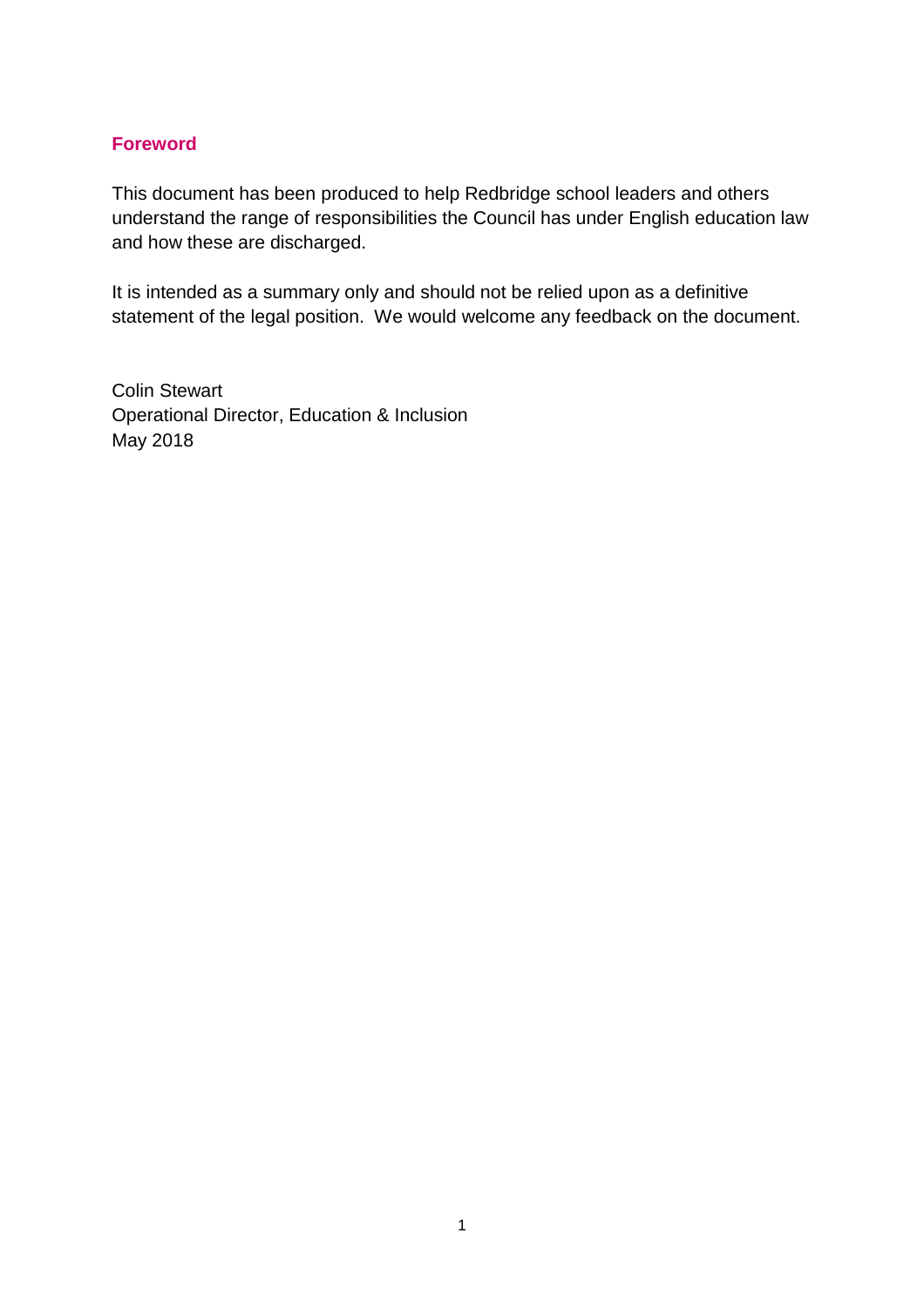# **CONTENTS**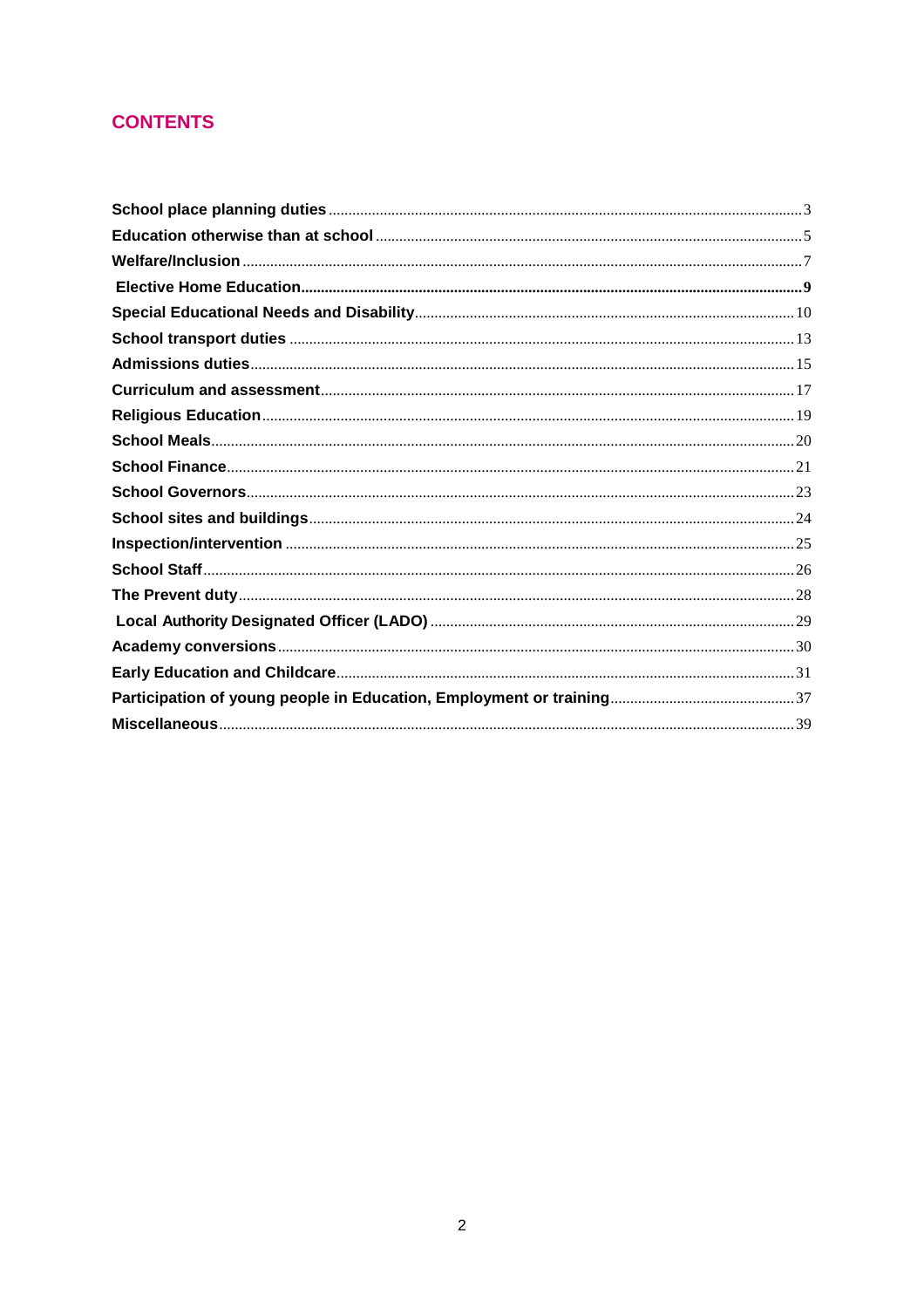## <span id="page-3-0"></span>**School place planning (s13-14 Education Act 1996)**

The Council has a duty to promote high standards of education and fair access to education. It also has a general duty to secure sufficient schools in its area, and to consider the need to secure provision for children with SEND. This includes a duty to respond to parents' representations about school provision. These are referred to as the school place planning duties.

The LA has a duty to follow statutory processes when establishing, closing, or making alterations to a maintained school (s6A, 7, 9, 10, 11, 15 and 19 Education and Inspections Act 2006 and school organisation regulations).

The class size duty requires the LA to restrict class sizes for 4-7 year olds to 30 pupils per class (s1 School Standards and Framework Act 1998).

## *LB Redbridge's Approach*

*The School Place Planning Team undertakes the place planning function and provides an assessment of need regarding school places and school organisation to ensure that the authority meets its statutory duty in providing sufficient school places. This includes:*

- *Production of pupil projection reports to Cabinet and Education Scrutiny Panel detailing global primary and secondary pupil population forecasts.*
- $\omega_{\rm{max}}$ *Making recommendations on the provision of future school places to Cabinet and Department for Education.*
- *Identification of future needs for school places.*
- *Management, validation and development of pupil projections methodology to*   $\mathbf{L}^{(1)}$ *ensure forecasts achieve a high level of accuracy.*
- *Identification of key trends and data that impact planning of school places e.g.*   $\mathbf{r}$ *birth rates, admissions data, housing data.*
- *Maintenance of demographic data and systems to enable forecasting of demand for school places.*
- *- Monitoring of housing developments that impact demand for school places.*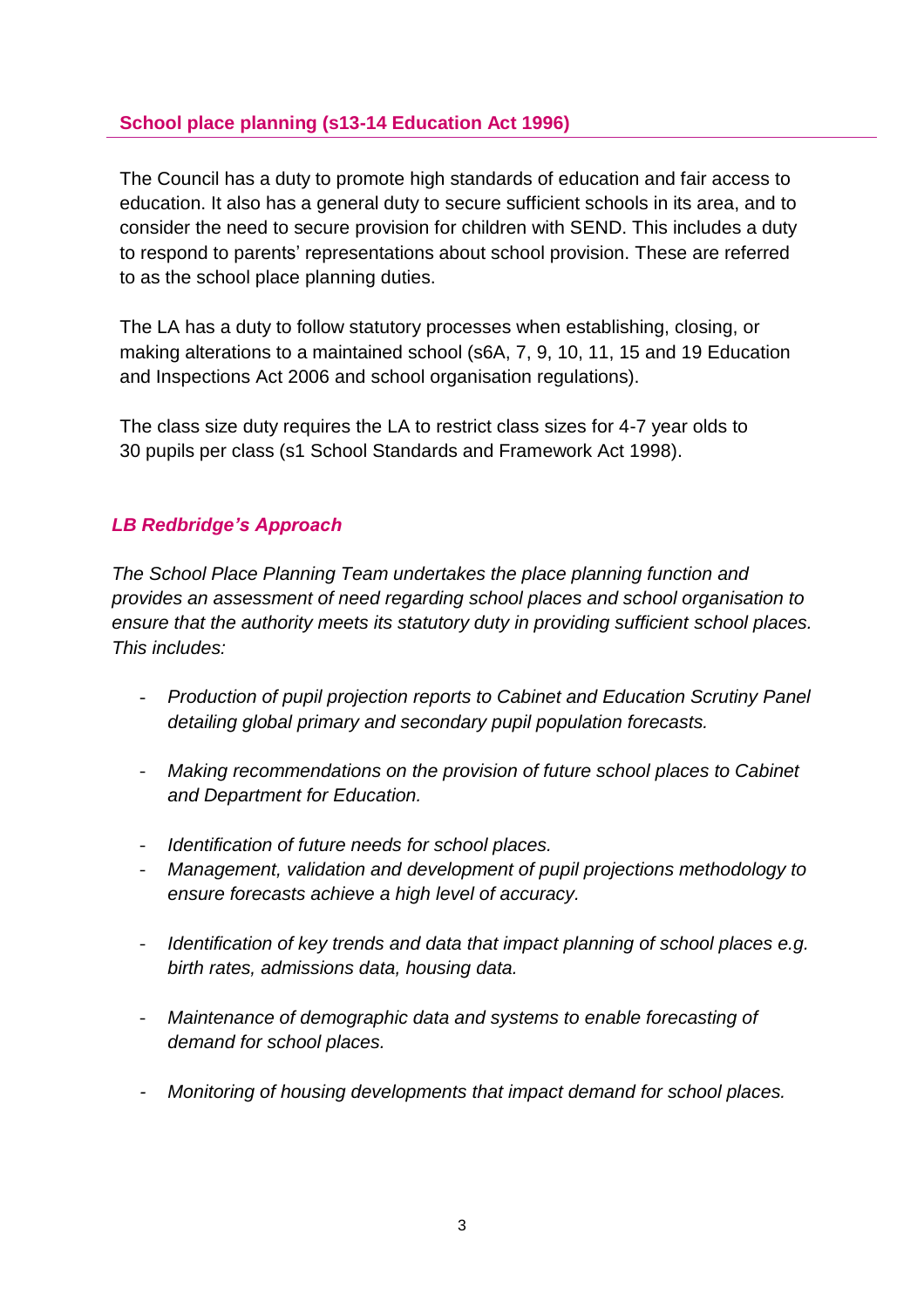- *- Completion of statutory returns to the Department for Education on school capacities and projected need for school places to attract capital funding for school provision.*
- *- Undertake statutory processes, consultations and prepare statutory notices in relation to school organisation matters.*
- *- Work across the Council to assess the impact on school places of plans and policies (e.g. Local Plan, LBR housing trajectory) and make recommendations to appropriate stakeholders*
- *- Work collaboratively with stakeholders (schools, neighbouring boroughs, DfE) and key education partners (London Councils, GLA) to keep abreast of changes and good practice in school place planning and school organisation matters.*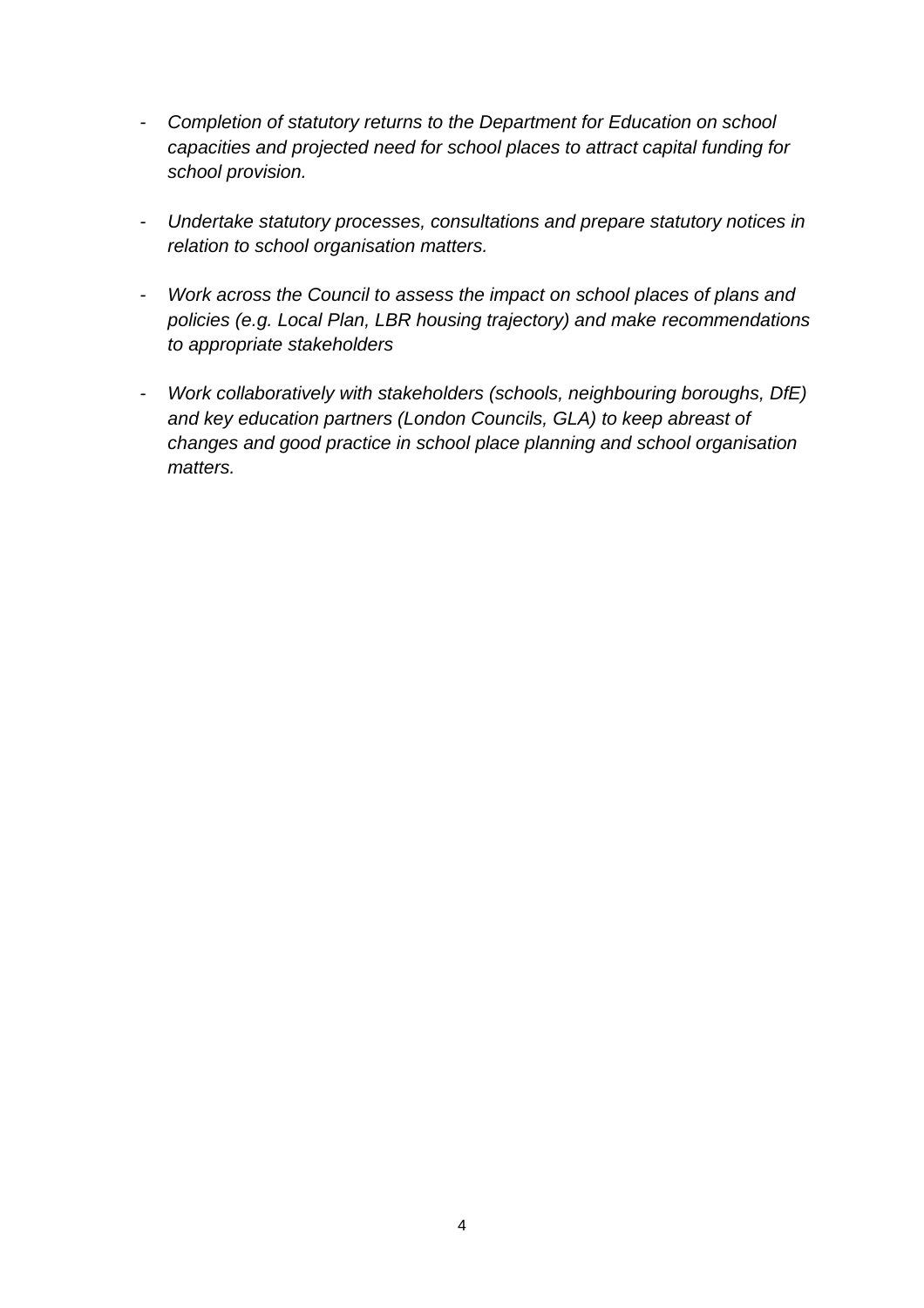#### <span id="page-5-0"></span>**Education otherwise than at school**

The Council as an education authority has a duty to arrange suitable education for each child of compulsory school age in its area who is permanently excluded or who because of illness or other reasons would not receive it unless such arrangements were made.

LAs may establish pupil referral units as schools to discharge the above duty. There is no requirement for LAs to do so and they may discharge their duties through alternative provisions but only a local authority can establish a pupil referral unit (s19 Education Act 1996 and pupil referral units regulations).

Where an LA maintains one or more PRUs at least one schools member on the Schools Forum must be a representative of a PRU (School Forums (England) Regulations 2012).

Regulations require LAs to establish management committees to run PRUs and to delegate budgets and specific powers to the management committees.

Governing Bodies of schools are responsible for arranging suitable full time education from the sixth day of a fixed period exclusion. LAs must ensure that pupils placed in alternative provision for reasons other than exclusion are placed as quickly as possible.

Regulations require there should be clear criteria for referrals and admission of pupils to PRUs or alternative provisions and for the dual registration of pupils where appropriate.

## *LB Redbridge's Approach*

*The Behaviour and Inclusion team within Access and Inclusion are responsible for ensuring that pupils, who have been permanently excluded from either Redbridge schools or schools from other local authorities where the pupil resides in Redbridge, are placed in appropriate, alternative educational provision (Education Other than At School - EOTAS) from the sixth day of their permanent exclusion. While there is no statutory requirement as to when suitable full-time education should begin for pupils placed in alternative provision for reasons other than exclusion, local authorities should ensure that such pupils are placed as quickly as possible. The team supports head teachers, schools, parents and other agencies working with pupils who are at risk of permanent exclusion. They offer guidance and best practice solutions regarding behaviour management, developing efficient*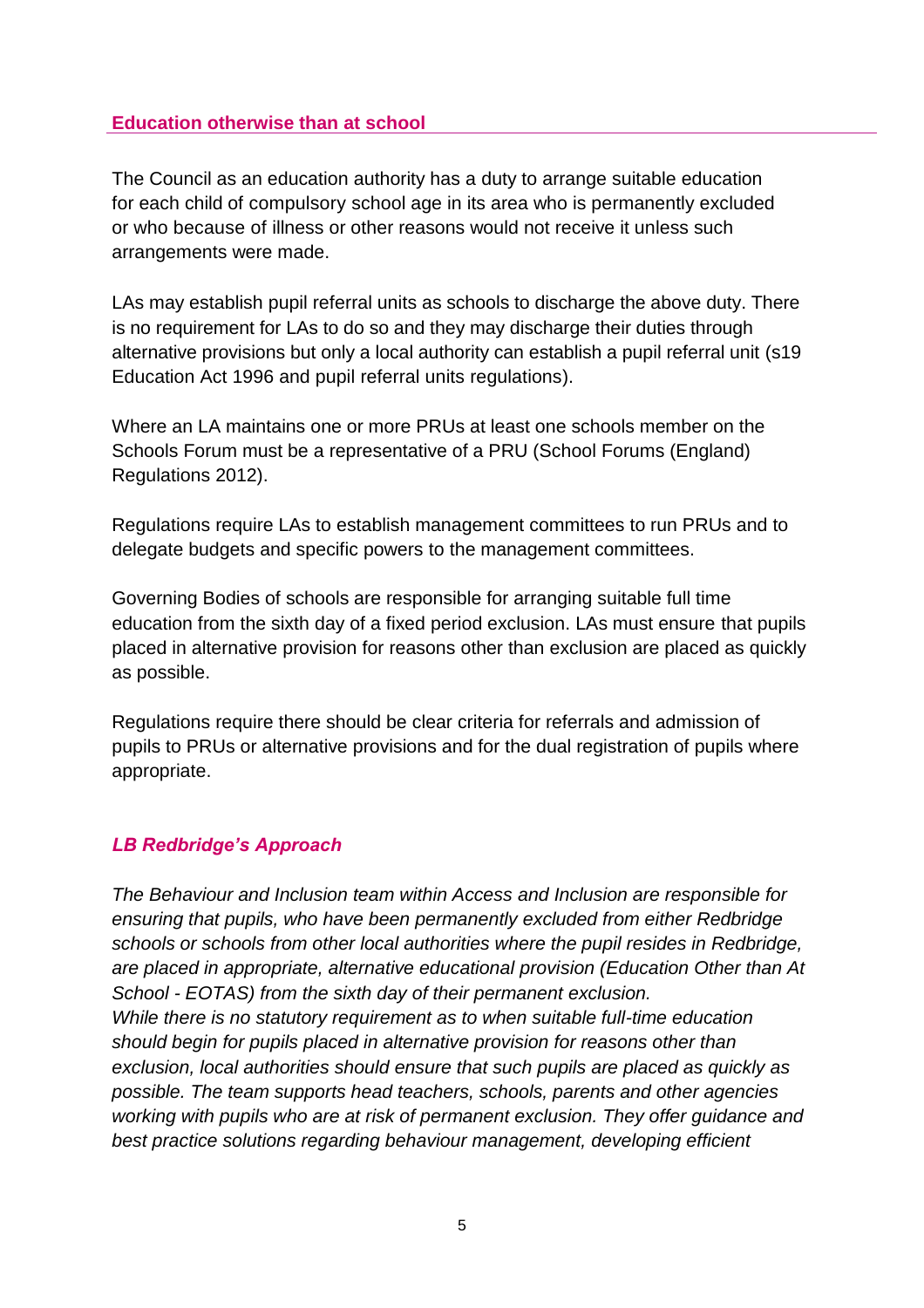*management systems, encouraging good practice through partnership working and reducing the incidences of poor behaviour and exclusions.*

*The multi-agency Redbridge Inclusion Panel, co-chaired by the head of Behaviour and Inclusion, monitors and oversees the placement, progress and reintegration into mainstream of pupils placed in EOTAS provision including those with health needs.*

*The [Behaviour and Inclusion Home Tuition Service](http://nrhs.redbridge.sch.uk/service-centres/redbridge-alternative-provision/) provides education to children and young people of compulsory school age (5 to 16) who are temporarily unable to attend school for health reasons. They also support the council's legal duty to make arrangements to identify, as far as it is possible to do so, regarding children missing education.*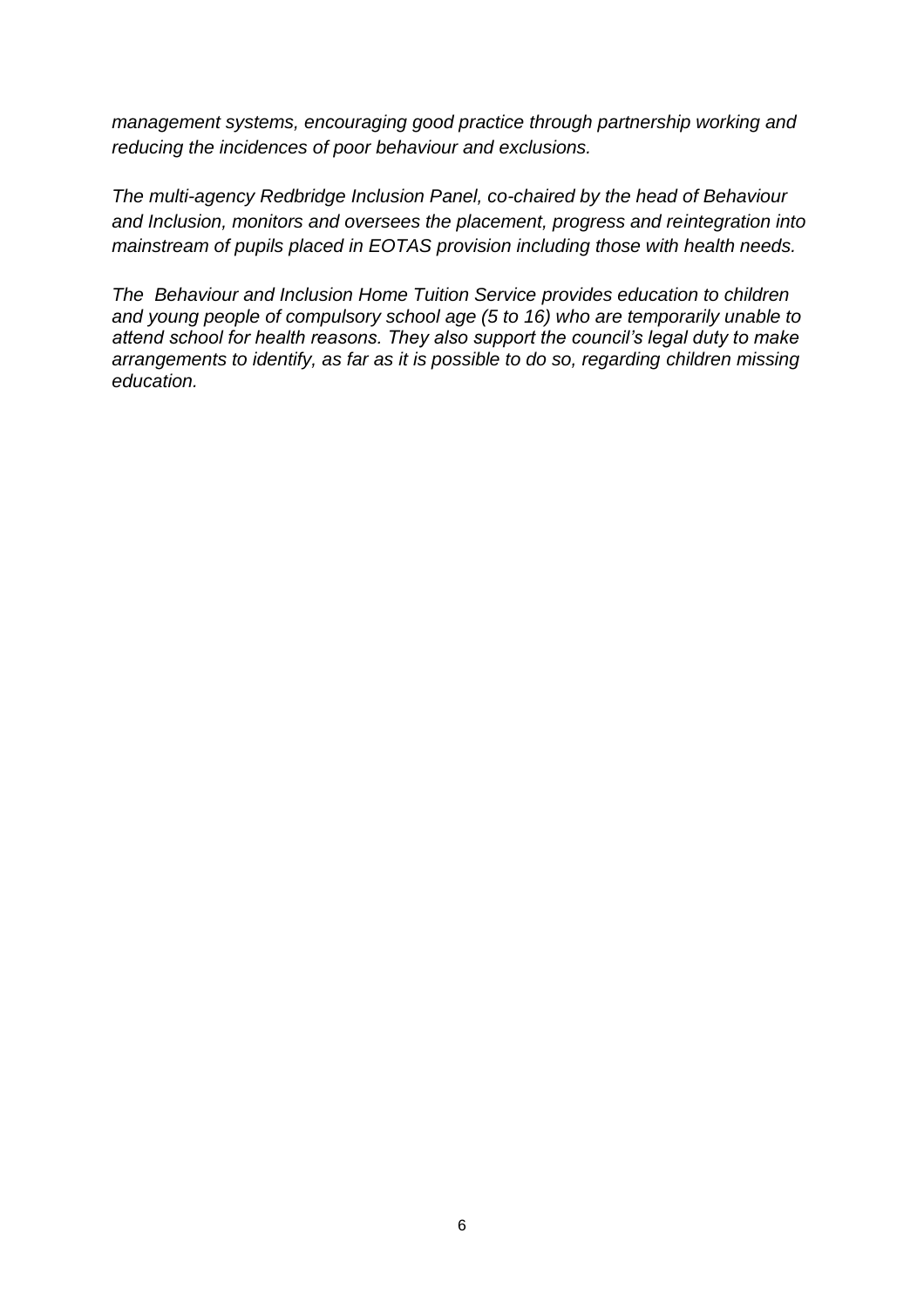#### <span id="page-7-0"></span>**Welfare/Inclusion**

The local authority has a duty:

- To make arrangements to establish the identities of children residing in the area who are not receiving suitable education (s436A Education Act 1996). LAs should trace those children and ensure that they receive fulltime education.
- To begin procedures for issuing a School Attendance Order if it appears to the local authority that a child of compulsory school age is not receiving a suitable education, either by regular attendance at school or otherwise (s437 Education Act 1996)
- To issue penalty notices to parents who fail to ensure their school-registered child attends school regularly (section 444A, Education Act 1996).
- To consider serving an education supervision order before prosecuting for truancy (s 447 Education Act 1996)
- In relation to pupils excluded from school to receive information from  $\sim$   $^{-1}$ schools and pass it to the Secretary of State and to establish review panels (s51A Education Act 2002)
- To work within the legislative framework of the Children and Young Persons Acts 1933 and 1963 in relation to children in employment and entertainment.
- To develop accessibility strategies to facilitate better access to education for disabled pupils. Schools also have to develop access plans which build upon the local authority access strategy. (s88 Equality Act 2010)

## *LB Redbridge's Approach*

*Function for establishing identities of children residing in the area who are not in receipt of suitable education is facilitated by the Children Missing Education (CME) team which sits within EWS. This is done through referrals received from the Admissions Department, MASH, EHE coordinator, members of the public, Health and Housing.*

*An officer is employed part-time within EWS to follow the procedures necessary under s437 of the Education Act 1996.*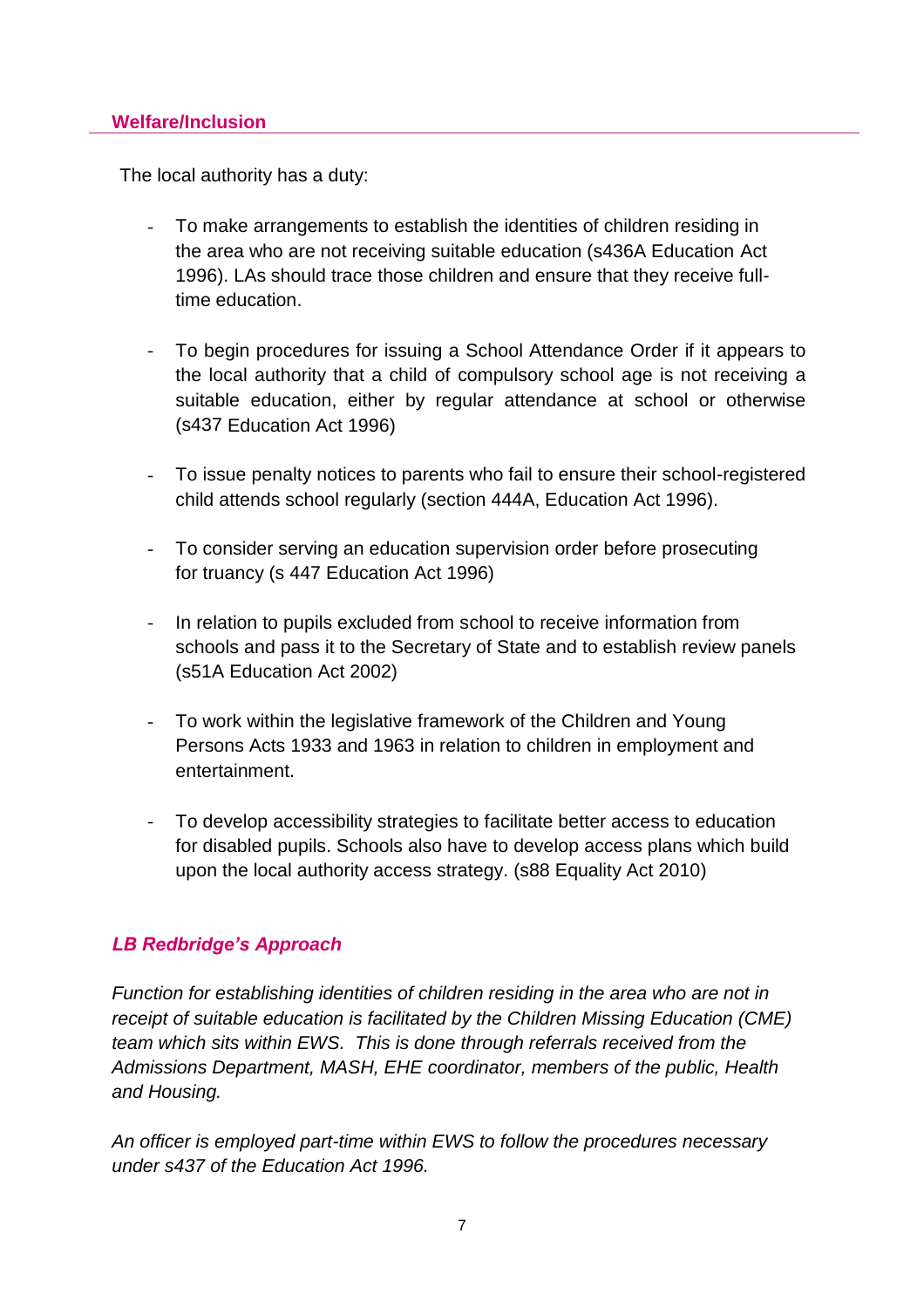*Prior to any prosecution under Section 444 (1) or (1A) of the Education Act 1996 consideration is given to whether an application should be made for an Education Supervision Order*

*A Child Employment and Licensing Officer is employed within the EWS to manage processes regarding children in employment and entertainment.*

*The Access and Inclusion Service provides support and guidance in relation to accessible provision for children with physical and sensory disabilities. The LA SERC and Physical Disabilities Team undertake assessments and identify and provide specialist equipment for children and young people in settings 0-19.*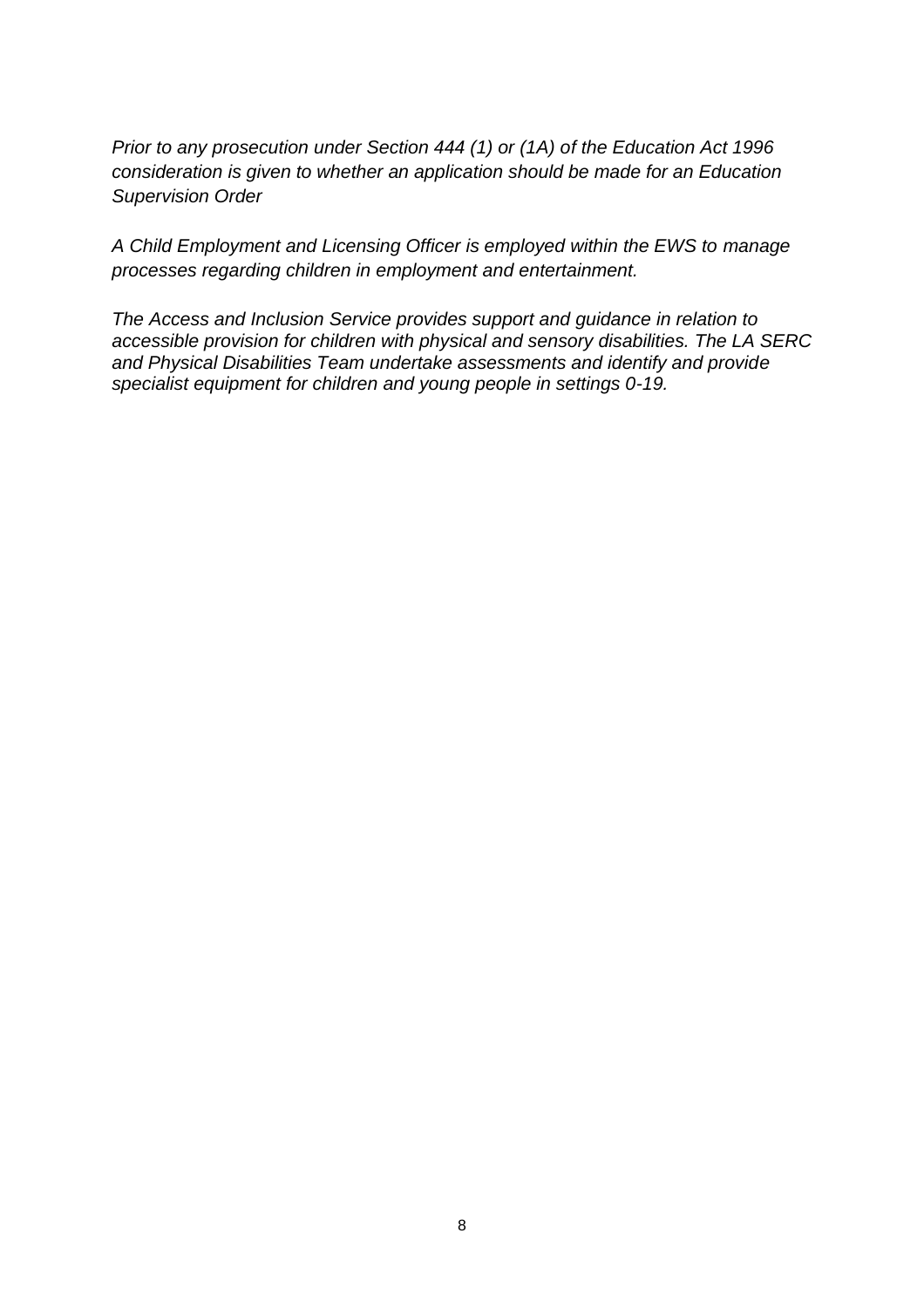#### <span id="page-9-0"></span>**Elective Home Education**

Parents are responsible for making sure that their children of compulsory school age receive a suitable full-time education. This can be by regular attendance at school, at alternative provision, or otherwise (e.g. the parent can choose to educate their child at home). The LA Local Authority has a duty to ensure that every child is suitably educated.

Whilst there is no duty on parents to inform the LA directly that they wish to electively home educate, parents will need to write to schools regarding this decision and schools will need to inform the LA whose duty it is to agree the suitability of the parents arrangements. Where the child is in a special school, the LA consent to home educate must be sought before removing them from the school roll and the duty to review and monitor the EHC plan remains.

#### *LB Redbridge's Approach*

*To support this duty the local authority holds an Elective Home Education Register and the Elective Home Education advisor, sitting within the Behaviour and*  Inclusion Team makes contact with those families choosing to home educate. If it *appears to the local authority that a child of compulsory school age is not receiving a suitable education then procedures for the child to be returned to full time education either at a school or in alternative provision will be taken.*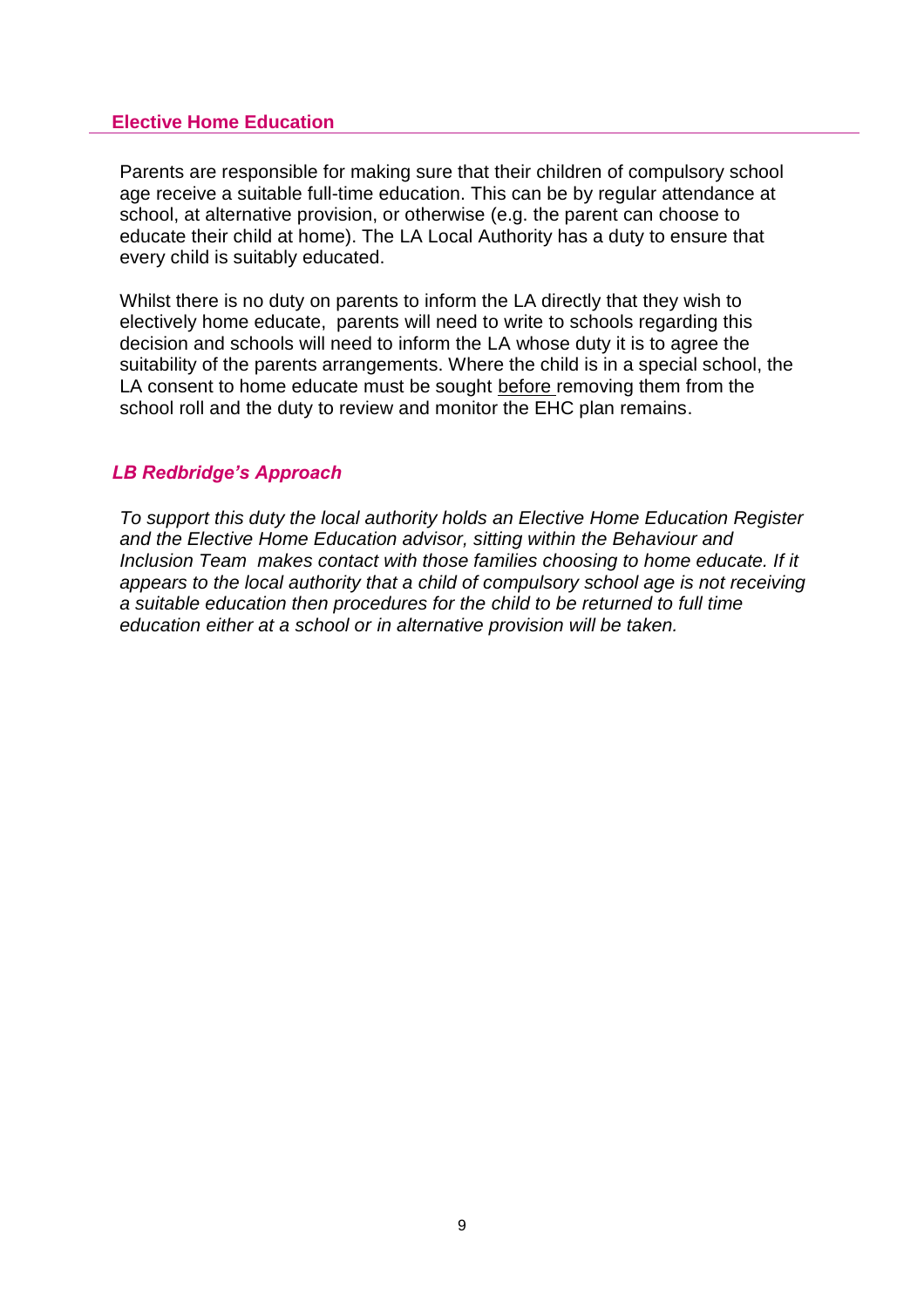## <span id="page-10-0"></span>**Special Educational Needs and Disability**

The Council has specific duties in relation to provision of education for children and young people with Special Educational Needs and Disability (SEND).

The Children and Families Act (2014) and Special Educational Needs and Disability Code of Practice 0 – 25 years (2015) outlines the statutory responsibilities of Education, Health and Social Care services in supporting children and young people 0 – 25. The Care Act (2014) must have regard to the Children and Families Act (and vice versa) in relation to those young people over 18 and also references statutory duties.

The main duties within the Children and Families Act (2014) include:

- duty to be responsible for all children and young people with SEND in their area.
- a proactive duty to identify all disabled children and young people and those with or those who may have special educational needs. This means that the Council **must** put in place systems for gathering SEND information from educational institutions and other services.
- duty of health bodies to bring to local authority's attention a child under compulsory school age who it is believed to be disabled, has, or probably has, special educational needs.
- duty to keep the education, training and social care provision made for disabled children or young people and those with SEND under review. The council must also consider whether the provision is sufficient to meet children and young people's needs.
- duty to consult children, their parents, and young people about services currently available for those with SEND
- duty for promoting integration of services and joint commissioning arrangements so that the council and partners can plan and jointly commission the education, health and care provision for disabled children or young people and those with SEN.
- duty to publish and maintain a local offer including provision and services for preparing young people for adulthood ( PFA) and a duty to publish comments from children, parents, and young people on the local offer
- duty to ensure that a child or young person with an EHC plan is educated in a mainstream setting. The only exceptions to this are if this goes against the wishes of the young person or the child's parent for those who are below 16, or would impact on the efficient education of others *and that there are no reasonable steps that could be taken to overcome this impact.*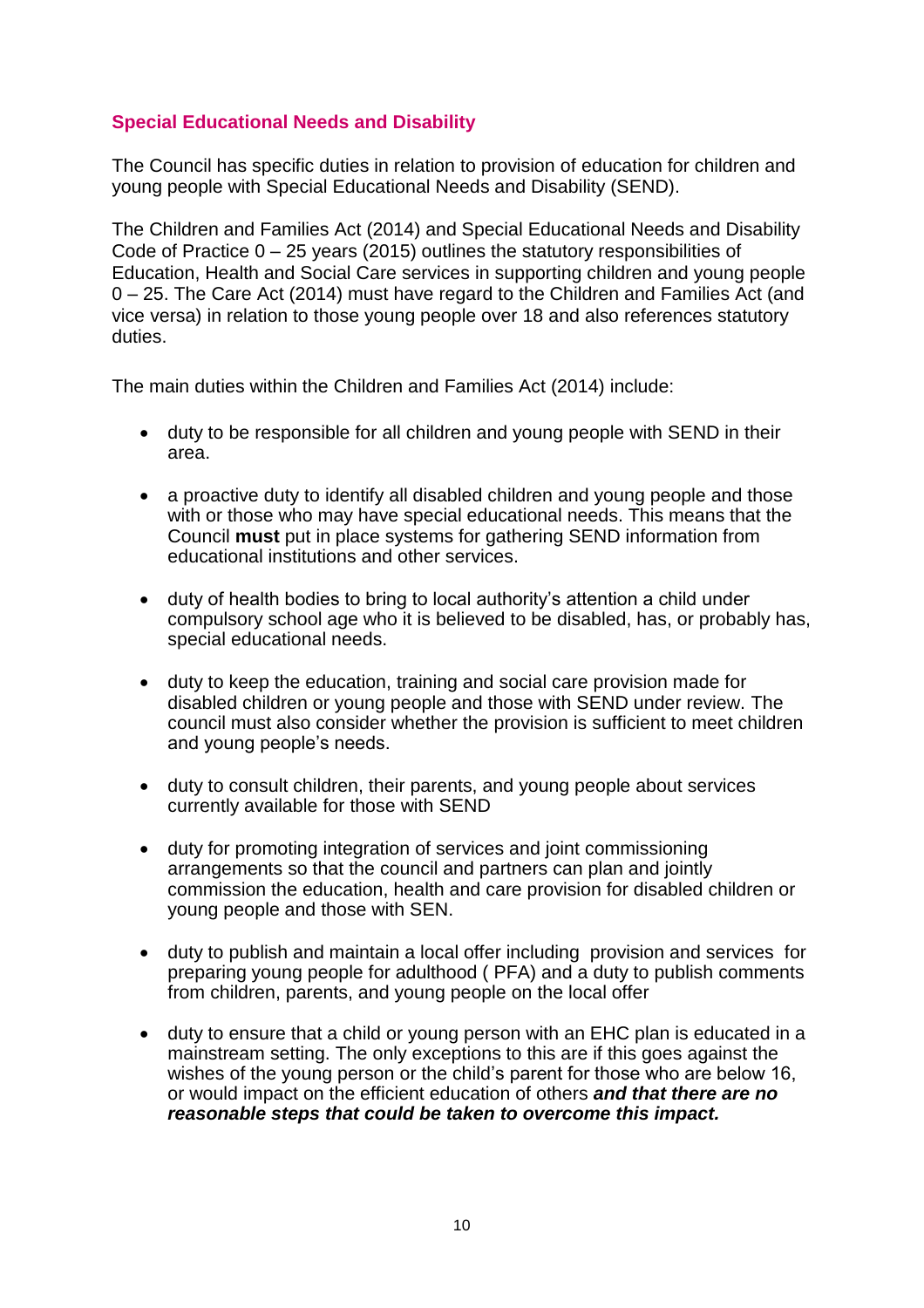- Along with school governing bodies, colleges, clinical commissioning groups, the council must to have regard to the Code of Practice in determining the statutory assessment processes for 0-25 EHC plans
- To make arrangements for an advice and information service and a dispute resolution service for parents of children with SEN
- To arrange for and participate in mediation where required

The authority must produce a written statement of action where required following a local area inspection carried out under s20 of the Children Act 2004.

## *LB Redbridge's Approach*

*The Access and Inclusion Service oversees publication of information about SEND provision via Local Offer Website and undertakes consultations with parents and young people on the Local Offer. A SEND Young Peoples forum has been established and Empowering Parents Together is the Council's identified Parent Forum whose members contribute to service developments. They are represented on the SEND Partnership Board which oversees the council's SEND policy and duties. The Access and Inclusion Service also manages the SLA for Redbridge's Information, Advice and Support Service.* 

*The SEN & Disability Team sits within Redbridge Access and Inclusion Service and holds operational responsibility for supporting the EHC plan process 0-25. The team is organised into a pre-16 and post-16 team structure each led by a team leader reporting to the SEN and Disability manager. The Pre and Post 16 Special Educational Needs Teams are responsible for conducting statutory assessments for Children and Young People 0–25 years of age. Such children and young people are brought to the attention of the local authority by schools and nursery settings, Health Visitors, educational psychologists, social care and/or health colleagues, parents and/or the young person themselves. The assessment includes gathering information on a child or young person's special educational needs and identifying suitable educational provision which could inform an Education, Health Care Plan.* 

*The Teams also reviews and monitor existing Education, Health Care Plans to ensure provision remains appropriate and children and young people with special educational needs continue to make progress alongside their peers. In addition to the team leaders, there are Education, Health Care Plan Co-coordinators linked to local maintained and academy schools, EHC Case Officers and SEND Support Officers to support the EHC process. The team has a single SEND Inbox for service users.* 

*The Council's decision-making in relation to the EHC process is supported by SEND Early Years, pre- and post-16 multi-agency EHC panels chaired by associated Access and Inclusion managers. The terms of reference for these panels are published on the local offer as are the banding, funding and arrangement documents. In addition, multi-agency resource panels across children and adult services support integrated resource decision-making and the transition of young*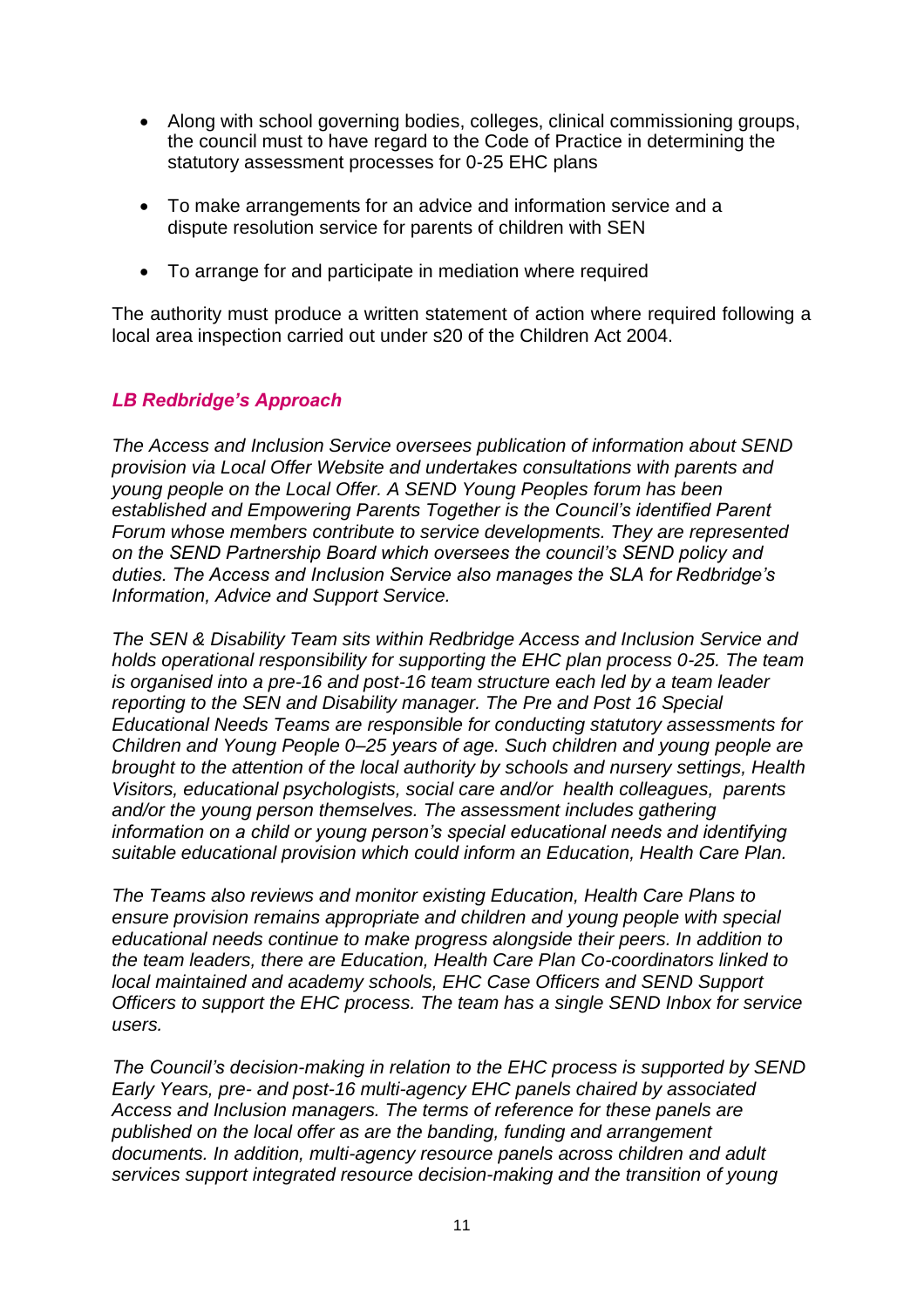*people into adult services. The Post 16 Education, Health and Care (EHC) Panel looks at EHC needs assessments and resourcing for young people 16 – 25 in schools, college provisions, youth custody and for those transferring to adult services (including but not exclusively those young people with disabilities) with EHC Plans.*

*The SEN & Disability Team has responsibility to ensure the SEND provision in the EHC Plan is made for individual pupils. This is supported by the SEN commissioning manager and LA/CCG joint-commissioner who work within the Access and Inclusion Service and are responsible for SLAs for specialist SEND support services, including therapies, outreach, specialist equipment and independent settings.* 

*The SEND team also provide support to schools, colleges and partners in relation to SENDist tribunal hearings. This support is led by the Tribunal and Conciliation Officer who co-ordinates planning and hearing meetings with associated partners. The Local Authority is responsible for the collation and distribution of all papers for the tribunal and this is supported by the Tribunal Business Support Assistant. In relation to appeals, the council also commissions an independent mediation provider.* 

*The SEND Early Years Advisory Service manages the notifications from health in regard to children who may have SEN and Disability alerting settings, EP services, Pre-school Home Visiting service accordingly. The Head of the EYAS service chairs the SEND EY panel which considers pre-school requests for statutory assessment and manages the inclusion support funding for EY Children with identified SEN.* 

*The Early Years Advisory Service provides statutory advice for EHC assessments in addition to support to settings. The pre-school home-visiting service supports children 0-3 with complex SEND and provides statutory advice and reviews for those 0-3 year olds not in a setting. The Educational Psychology service is a mandatory statutory assessment and advice provider for 0-25 years in addition to acting as an expert witness at tribunals. These three services also sit as part of the Access and Inclusion Service.*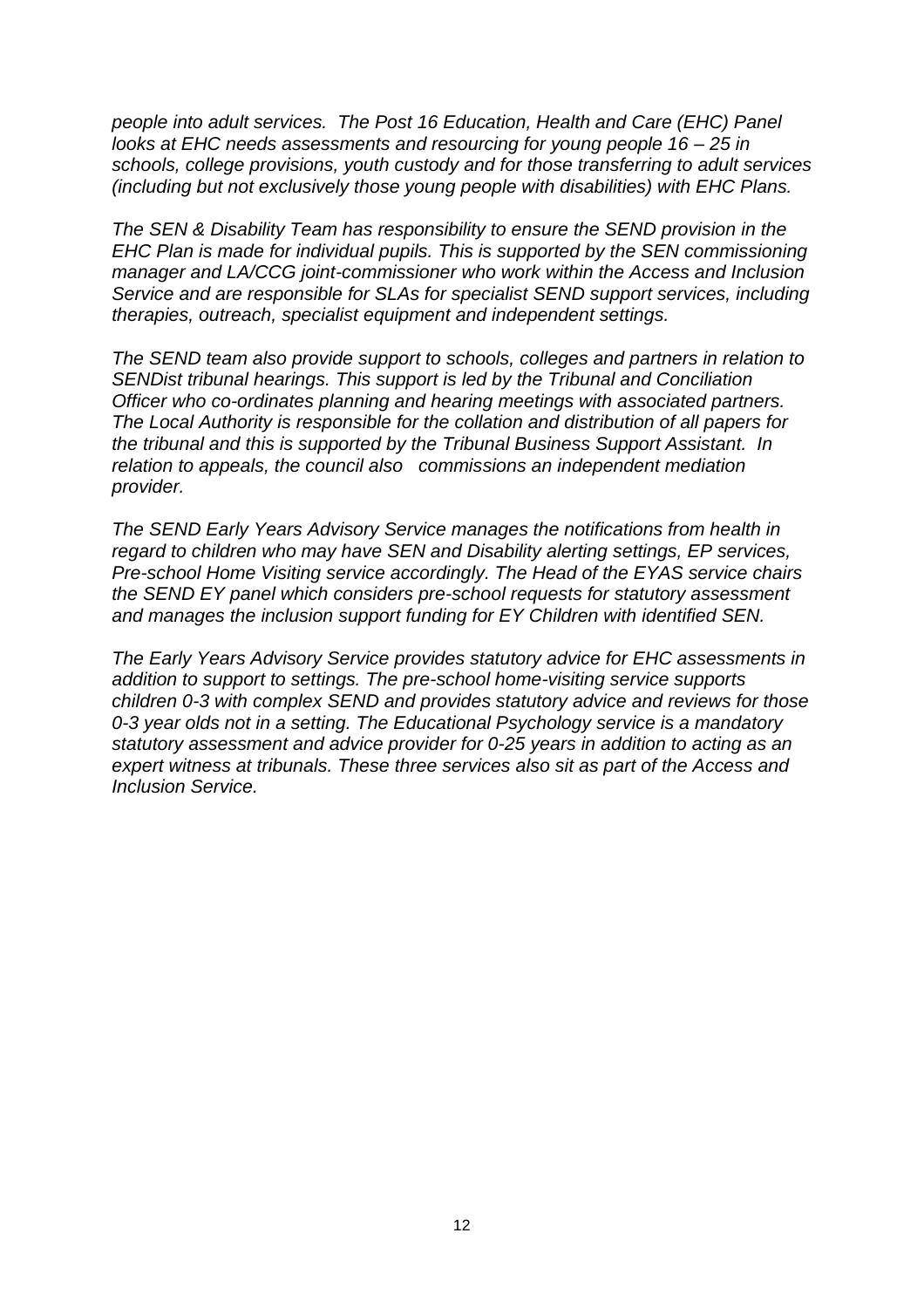#### <span id="page-13-0"></span>**School transport**

The local authority has a duty:

- To make provision for suitable home to school travel arrangements for eligible children of compulsory school age (5-16) to facilitate attendance at a relevant educational establishment. Travel arrangements are provided free of charge (s508B Education Act 1996)
- To promote sustainable modes of travel to assess general school travel needs. The local authority must publish each academic year a document containing their strategy to promote the use of sustainable school travel (s508A Education Act 1996)
- To have regard to any parental choice of school based upon the parent's  $\frac{1}{2}$ religion and belief in exercise of travel functions (s509 AD Education Act 1996)
- To consider and specify to what extent the arrangements they include in their annual transport policy statement facilitate the attendance of disabled persons and persons with learning difficulties (Equality Act 2010)
- To publish annual Post-16 Transport Policy Statement which must set out the arrangements for the provision of transport, and for financial assistance towards transports costs, it considers necessary to facilitate attendance of students of 6th form age

## *LB Redbridge's Approach*

The SEND Home to School Travel Assistance Team plans and co-ordinates travel assistance for children and young people who meet the published criteria. Travel Assistance can take the form of independent travel training, a personal travel budget or the provision of transport.

The team assesses each application on its own merit, assessing the specific individual needs of the child or young person against the published policy using a decision-matrix.

When making a decision about a child's eligibility to travel assistance we will ask the following questions which are explained more fully in the Policy. 1. Does the child attend their nearest 'Qualifying School'? 2. What is the walking distance from the child's home to school? 3. Does the child have any special educational needs or disabilities, which limit their mobility or ability to use public transport? 4. Are there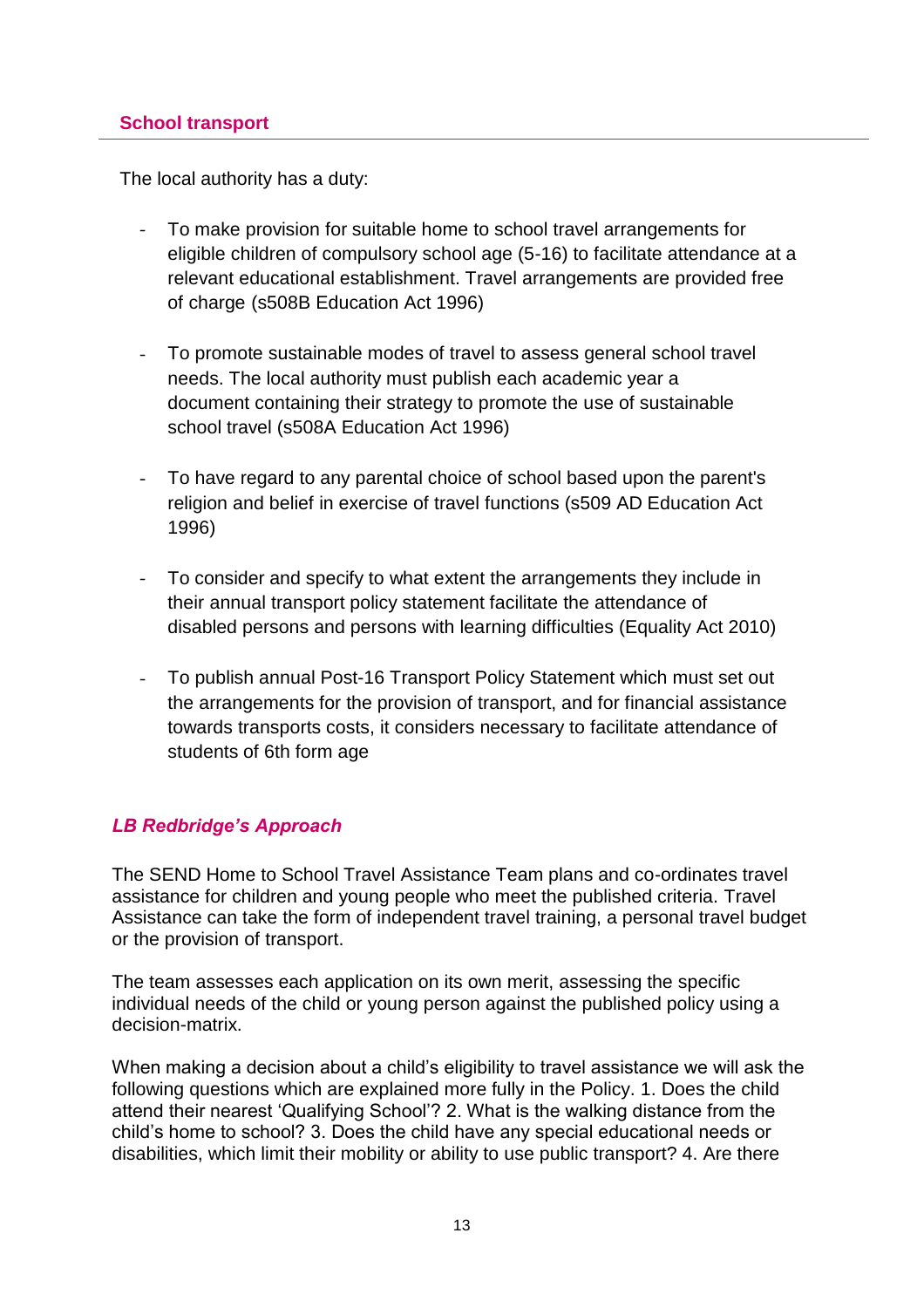other exceptional circumstances relating to the child and family that need to be taken into consideration?

It is therefore important that families provide all the information and evidence requested during the application process. A school age and post-16 policy, decision matrix and parent guide are published on the local offer. The team sits within the Access and Inclusion service.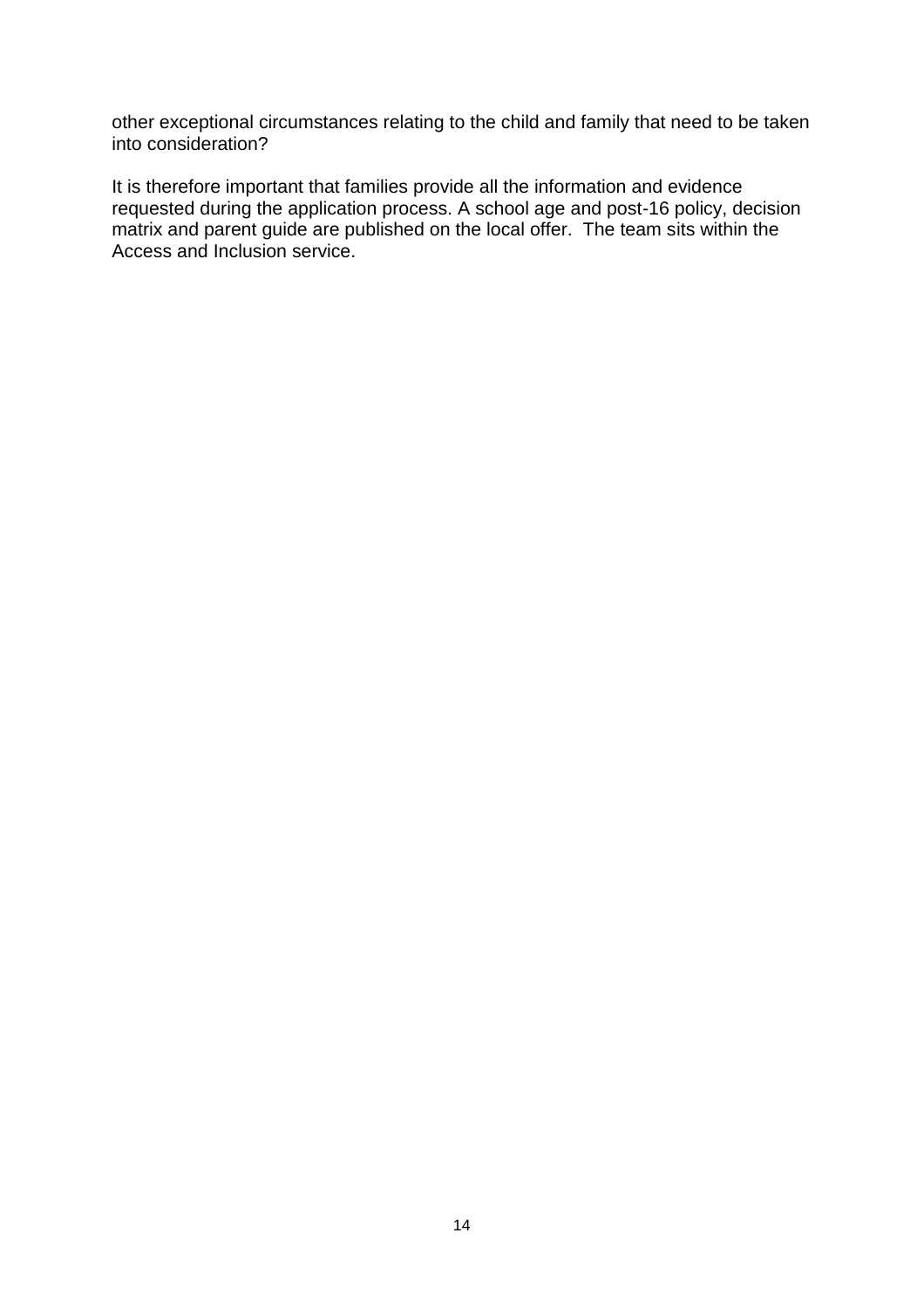## <span id="page-15-0"></span>**Admissions**

The council has duties in relation to school admissions both as local authority and as the admission authority for all community and voluntary controlled schools. These duties are:

- To provide advice and assistance to parents when deciding on a school place and allow parents to express a preference (s86(1A) School Standards and Framework Act 1998)
- $\omega_{\rm{max}}$ For each school year, the local authority must publish the prescribed information about the admission arrangements for each of the maintained schools in their area, and if regulations so provide, such maintained schools outside their area (s92 SSFA)
- $\mathbf{L}^{\text{max}}$ To publish each year a composite prospectus for all publicly funded schools in the area
- To formulate, publish and adopt a scheme to co-ordinate admission arrangements for all publicly-funded schools in the area, which allows parents to apply to schools in other local authority areas, and to provide information to the Secretary of State on school admissions on the National Offer Days and thereafter
- To make arrangements for parents to appeal against admissions decisions
- To establish and manage a Fair Access protocol for in year admissions
- To annually write to parents of prospective schools in their locality with information about schools with atypical admission ages within the local authority or within reasonable travelling distance.
- $\omega_{\rm{max}}$ To include details of schools with atypical admission ages in the local authority or within reasonable travelling distance in their composite prospectus.
- As an admission authority, the council has to determine each year the admission arrangements for community schools in Redbridge and to handle all applications for these schools, including in-year.
- The Local Authority has the power to direct admission of a child or young person to the named setting on an EHC plan.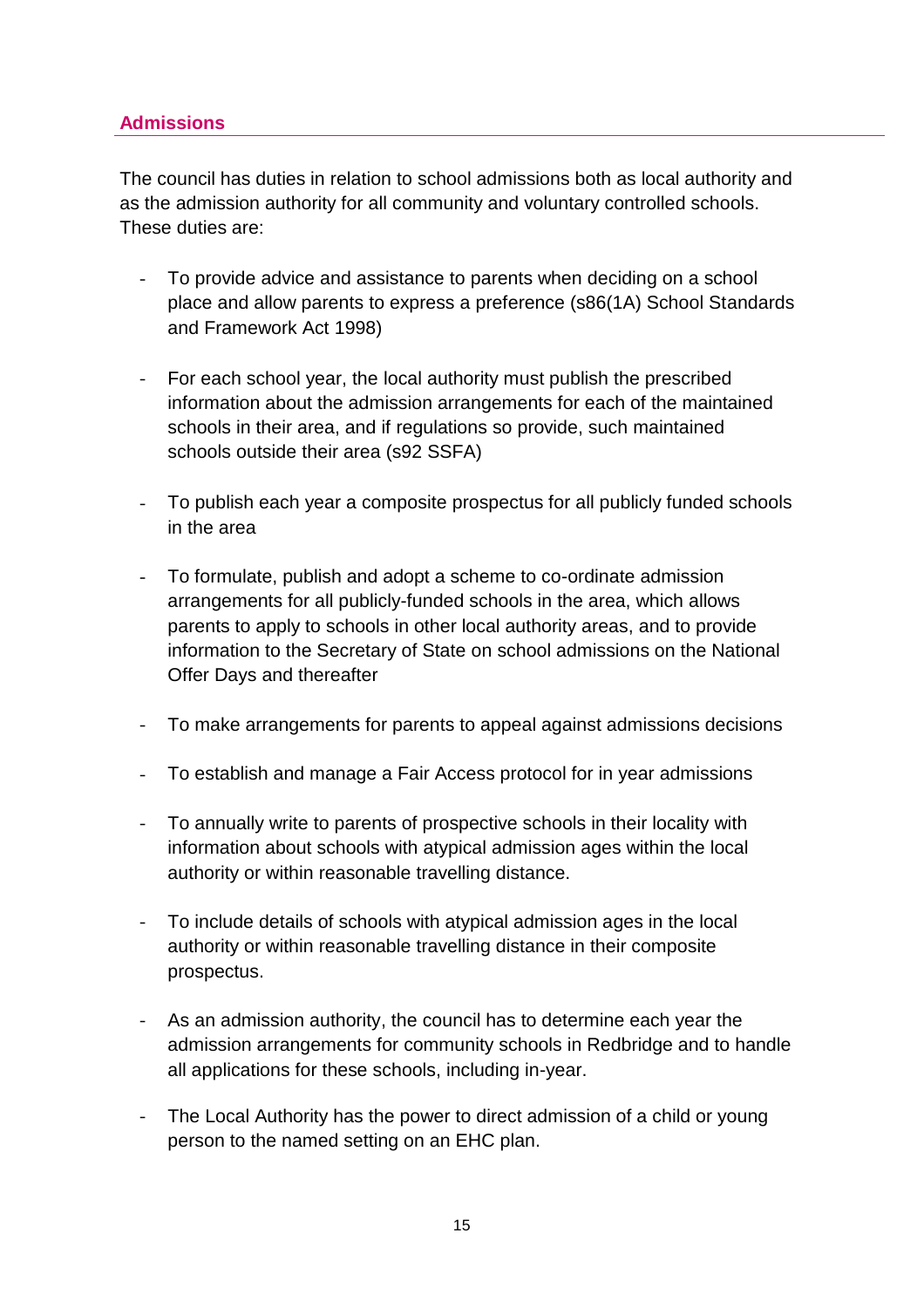## *LB Redbridge's Approach*

*These functions are undertaken through the Admissions and Awards Team which:*

- *Consults annually on admission arrangements for community schools, coordinated schemes and the Fair Access Protocol, which are considered at Education Scrutiny Panel and are determined by Cabinet.*
- *Receives applications online for all schools for the normal admission rounds and makes all offers of school places on national offer days.*
- *Handles in-year applications for all community schools and coordinates inyear admissions for those own admission authority schools that opt in to coordinated in-year admissions.*
- *Prepares a written case and presents admission appeals for community schools and those academies which have signed a Service Level Agreement for this service.*
- *Provides information for parents on the website, including the composite prospectuses, about how to make their applications and how admission arrangements work.*
- *Emails parents of children in the relevant year groups about atypical admissions to schools within a reasonable travelling distance.*

*Admission to specialist provision and mainstream placements for children and young people with EHCPs is managed by the SEN and Disability Team.*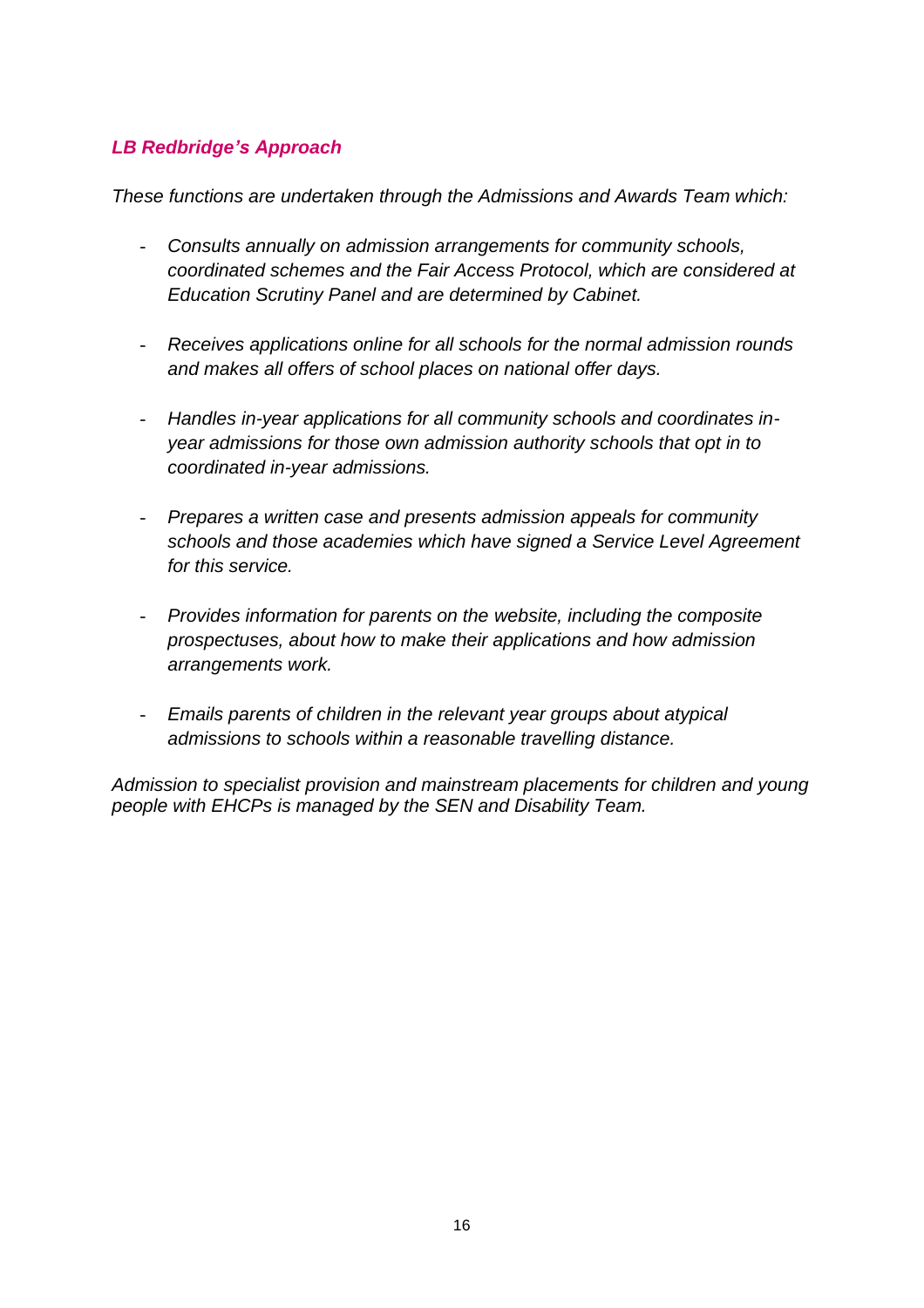### <span id="page-17-0"></span>**Curriculum and assessment**

The local authority, and governing bodies have a duty to exercise their functions with a view to securing, and a head teacher has a duty to ensure, that the curriculum provided is:

- broad and balanced
- comprises the National Curriculum, including implementing key stage test arrangements (SATs)
- includes provision for religious education and
- for pupils in secondary school, sex education
- and that they have regard to statutory guidance issued by the Secretary of State (Education Act 2002, s79, 85(9) and 88 1(A))

In relation to key stage 1 assessment, the local authority must:

- make provision for moderating teacher assessments in respect of 25% of relevant schools
- collect teacher assessment information from relevant schools and quality assure it, and submit it to the DfE
- ensure schools have training and advice in all aspects of key stage 1 assessment and electronic systems to submit data

In relation to key stage 2 assessment, local authorities must visit 10% of schools administering tests for monitoring purposes.

Local authorities must monitor at least 10% of relevant schools to ensure Yr 1 phonics screening check is being administered correctly. They must visit at least 10% of relevant schools before, during and after the check and submit information to the DfE. (Key Stage 1 assessment Order and statutory guidance)

## *LB Redbridge's Approach*

*The named strategic lead for moderation and the moderation manager submit the LA's annual moderation plans for EYFS, KS 1 and KS 2 to the Standards and*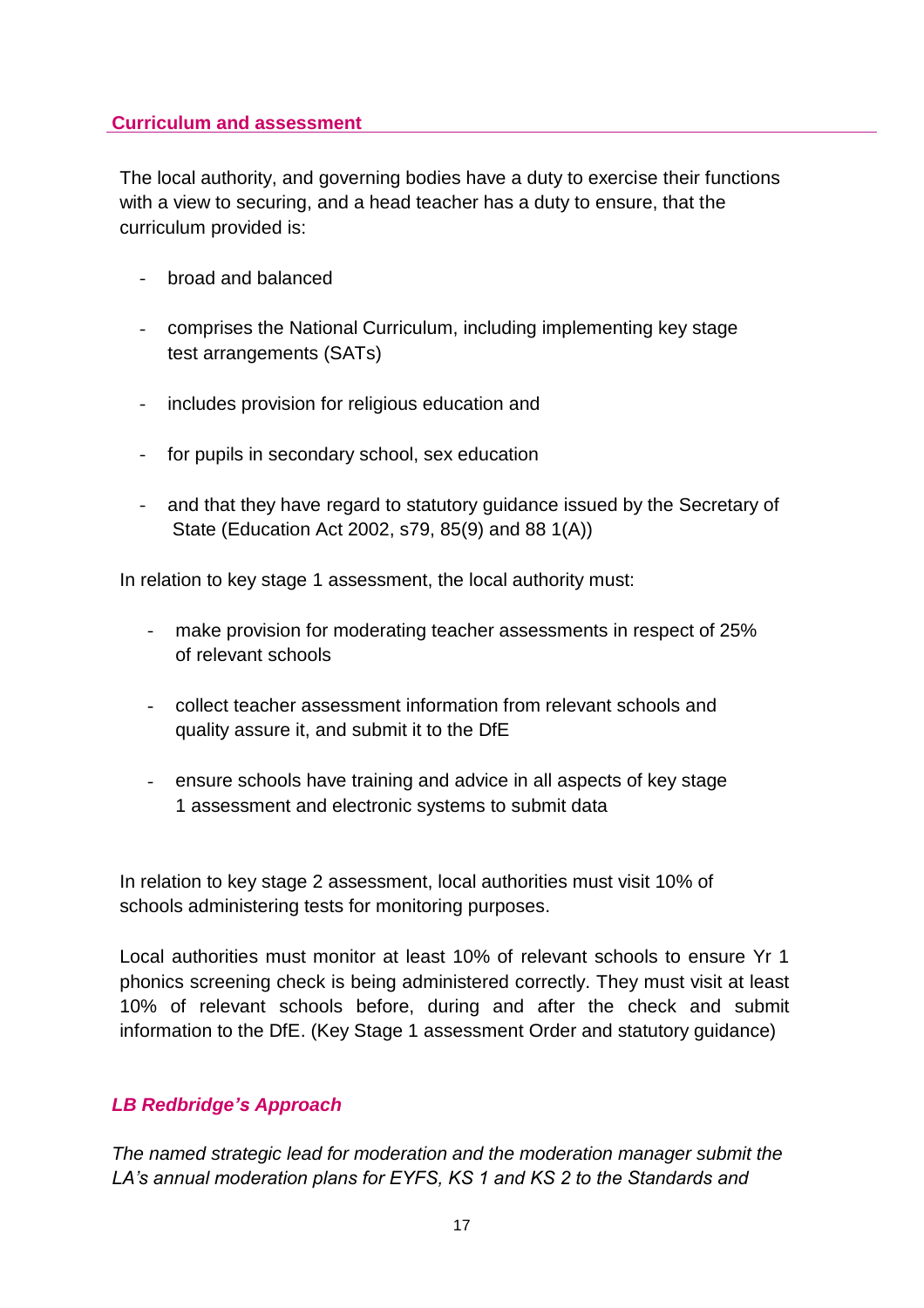*Testing Agency (STA). This details how our arrangements meet statutory duties, in line with STA statutory guidance. The LA maintains records which support the identification of schools for moderation visits and provides a highly effective programme of training for LA moderators. The LA publishes moderation handbooks for each key stage which outline the moderation processes and the appeals process. There are robust data validation processes involving the LA's Research and Data and School Improvement services. Moderation training for teachers in EYFS, KS 1 and KS 2 exceeds statutory requirements and has been identified as a strength of LA provision for school improvement.*

*The LA provides training for school leaders on access arrangements and administration of the statutory tests and the phonics screening check. The LA makes unannounced monitoring visits to a sample of at least 10% schools and informs STA of any irregularities in the test administration process.*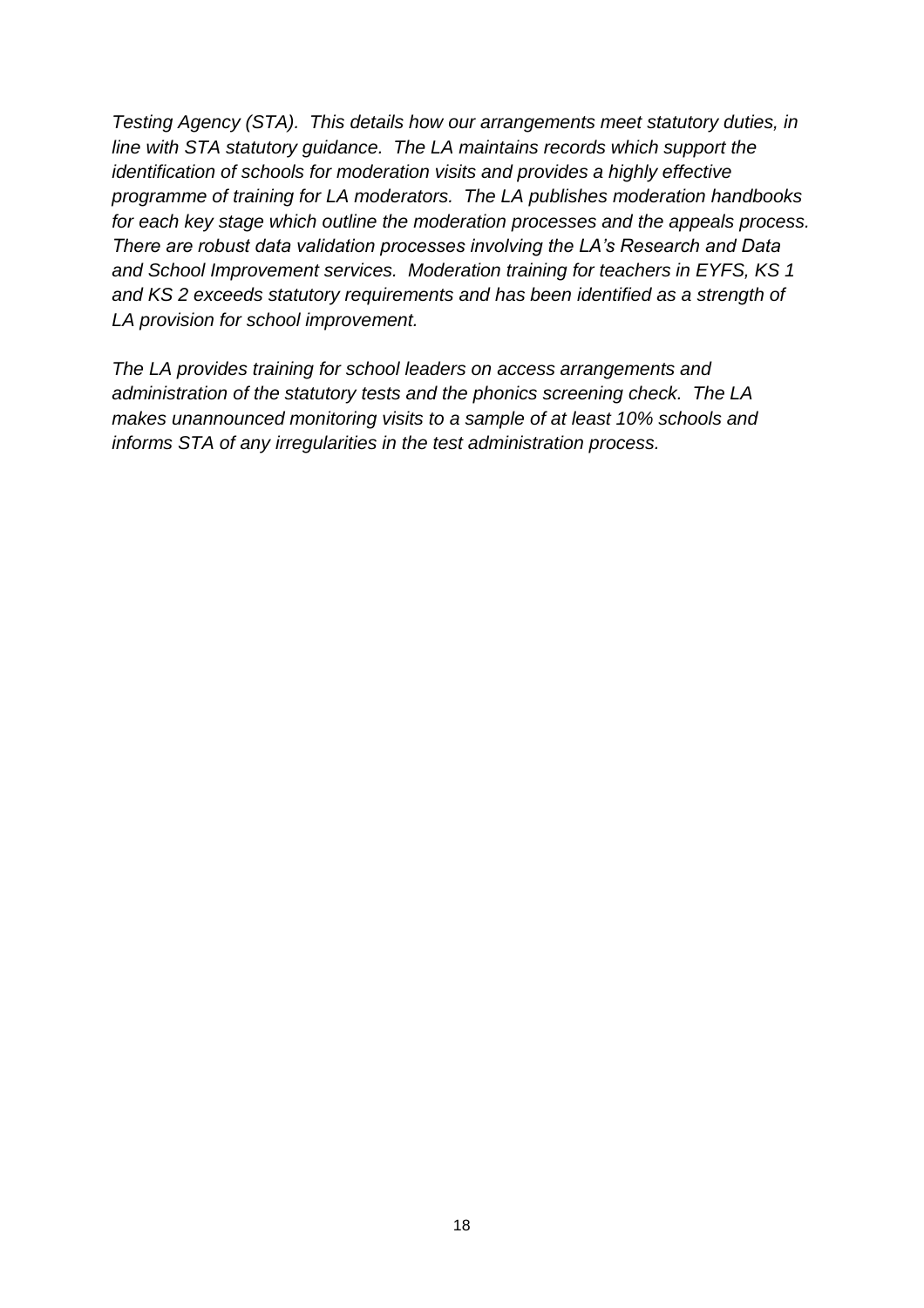### <span id="page-19-0"></span>**Religious Education**

The local authority must establish a body called a standing advisory council on religious education. (s390-391 Education Act 1996).

The local authority must ensure that head teachers comply with their duties to secure due provision of religious education, and that all pupils take part in a daily act of collective worship. (s69-70 School Standards and Framework Act 1998)

### *LB Redbridge's Approach*

*The constitution and membership of LB Redbridge SACRE meets statutory requirements. The Head of School Improvement currently represents the LA on the SACRE. The SACRE publishes an annual report on its activities which includes data on the number of determinations considered and any parental complaints received. SACRE supports the LA in reviewing the provision for religious education in schools and the standards achieved by pupils at GCSE.*

*The LA supports SACRE through the provision of an associate adviser who provides professional advice to the SACRE and to schools and clerking services. The LA funds and supports the development and publication of an Agreed Syllabus for religious education which is in line with the requirements of the Education Act (1996 Section 375 (3)) and School Standards and Framework Act (1998, Schedule 19, para.5). The current Agreed Syllabus was published in 2015.*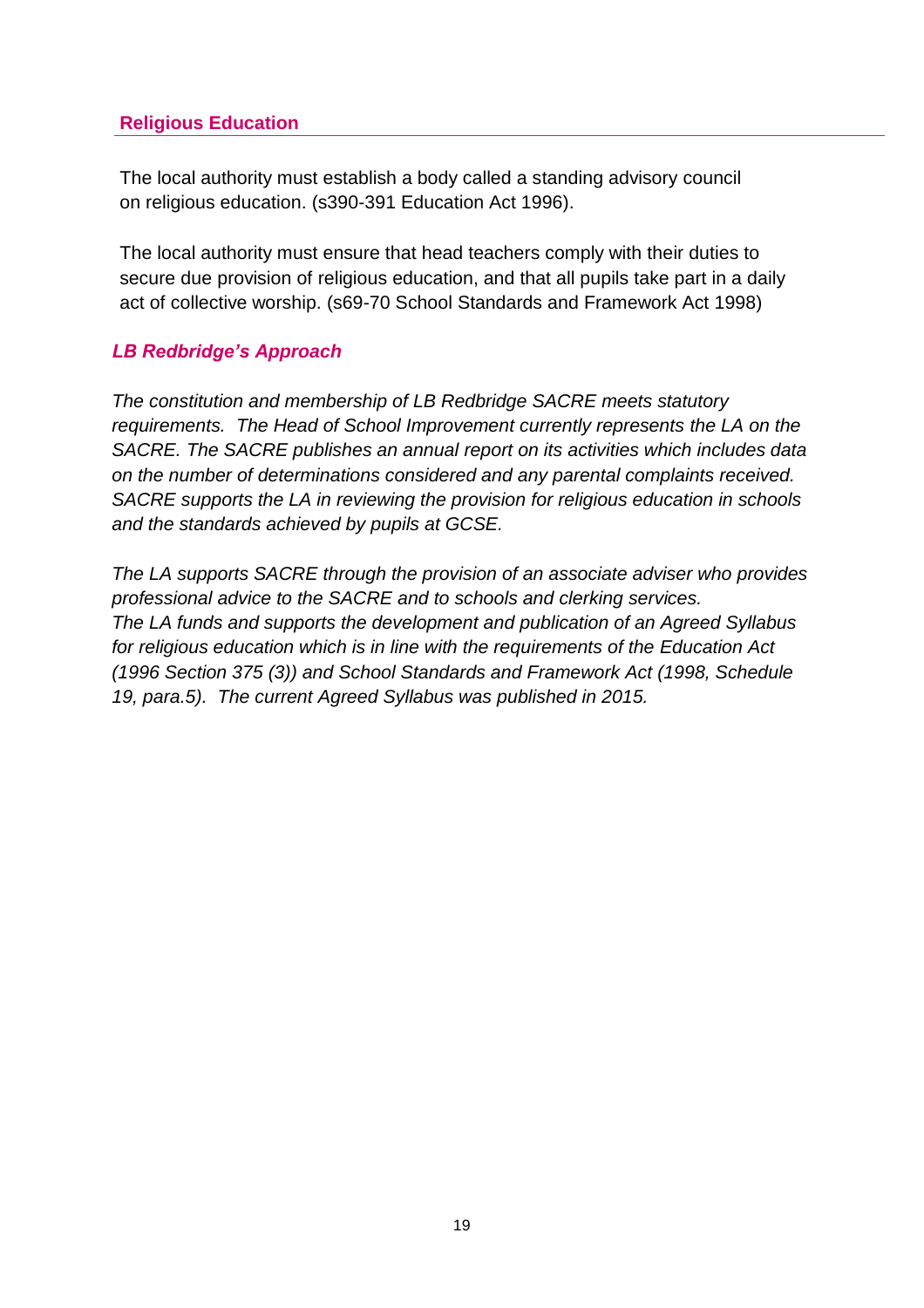#### <span id="page-20-0"></span>**School Meals**

The authority has a duty to provide school lunches for those eligible for free school meals, and to ensure that the food provide is nutritious.

### *LB Redbridge's Approach*

*This duty is delegated to schools, with the Council providing contract management support for schools who have opted-in to the central contract.*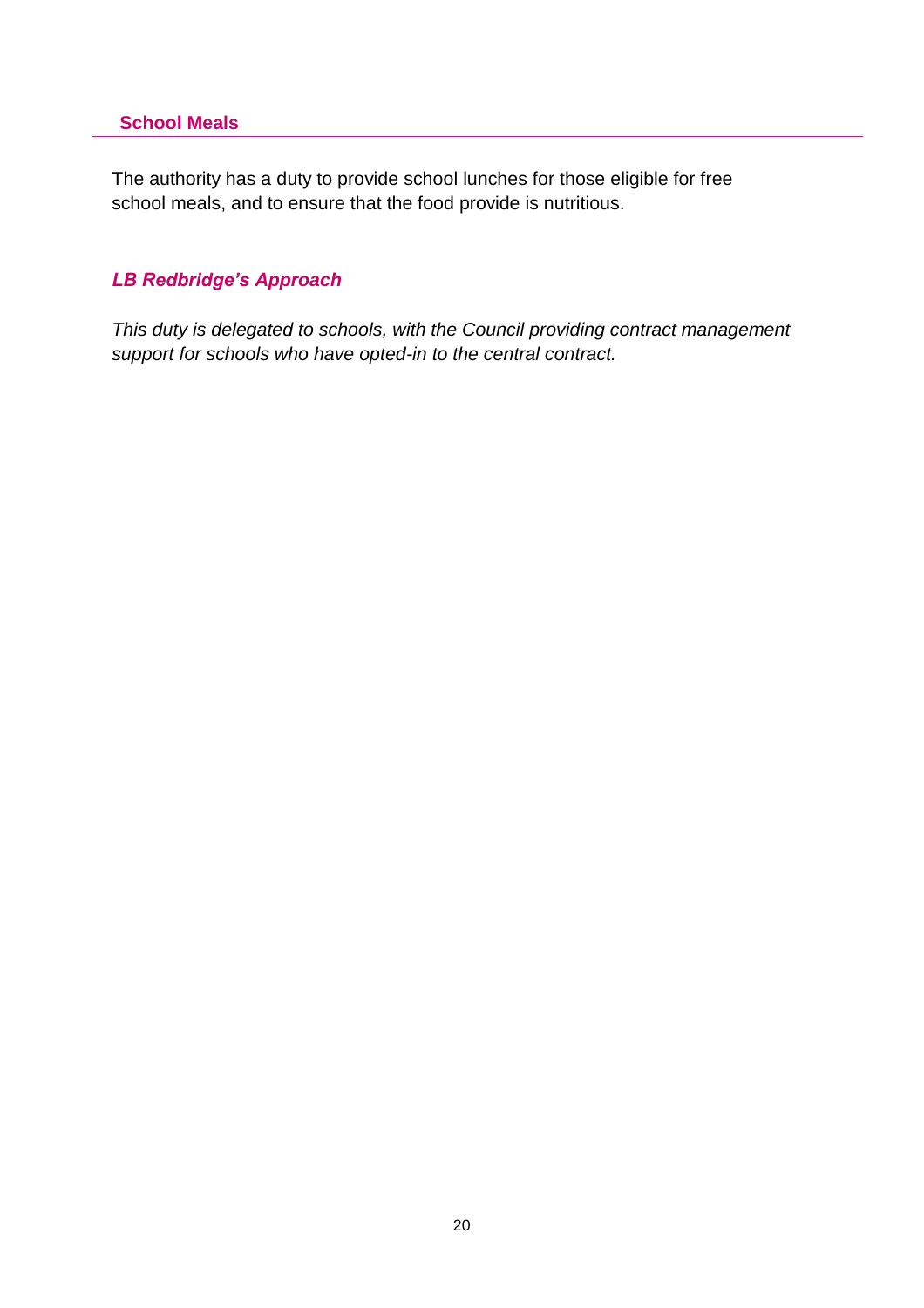### <span id="page-21-0"></span>**School Finance**

The local authority has a duty (s45 etc. School Standards and Framework Act 1998, School Finance Regulations 2008 and 2011) to:

- Determine school and PRU budget shares in accordance with the school finance regulations
- Establish a schools' forum for the area
- Maintain a scheme for financing schools
- Provide accounting information to the DfE under the Consistent Financial Reporting Regulations

and to report to the DfE on planned and actual spending (section 251 of the Apprenticeship, Skills, Children and Learning Act 2009)

### *LB Redbridge's Approach*

*Schools Budget shares are determined by summation of the Schools Block, High Needs Block and Early Years Block allocations and distributed monthly by the school's team, with guidance on Consistent Financial Reporting (CFR) Regulations. Cabinet annually agrees the planned distribution of the Dedicated Schools Grant.*

*The Schools Block allocations are calculated by using the DFE Authority Pro-Forma Tool. Local Factors used to allocate to schools are those sanctioned by the DFE and consulted upon using schools forum. Factor Rates are set by the Authority. The amount to be allocated is after Schools Forum agrees a sum set aside for significant 5-16-year-old pupil growth.*

*The High Needs Block allocations are informed to Schools Forum. The split of place led funding and top-up funding is determined by the LA and agreed with DFE, schools and institutions.*

*The Early Years Block is allocated by hourly rates which are consulted upon with all providers. The Early Years single formula only allows 5% of the overall hourly rate to be retained for central functions in line with regulations.*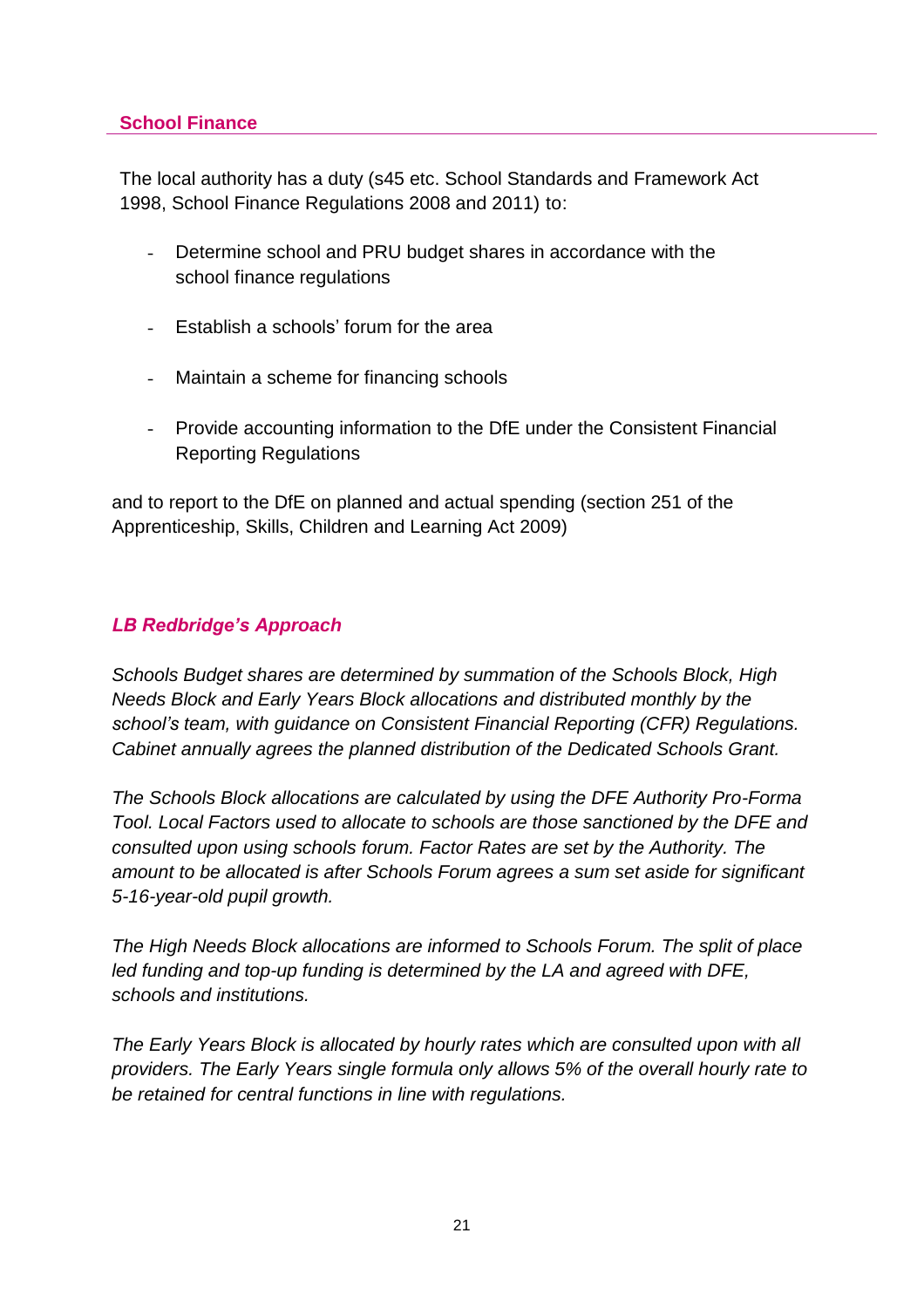*The LA retains funding for admissions, schools forum administration, general duties for all schools, licensing and historical commitments. All are agreed line by line by schools forum.*

*Schools Forum is an established body comprising mainly of Head-teachers and Governors in a proportionate number to number of pupils in each sector. In addition it has representatives for Early Years, Special Schools and PRUs. There is also nonschools representation from Trade Unions, Local Diocese and Post 16 institutions, but these have limited voting rights. Schools Forum meets at least once termly with an agreed work programme.*

*Schools are required to close their books at 31 March annually. They are required to provide their closing position using CFR coding structure, which are mirrored in the Authority's books. CFR returns are uploaded by the Schools Team to the DFE.*

*The LA has an agreed Scheme of Financing in line with statutory guidance issued by the DFE. It is regularly reviewed by Schools Forum, which agrees any changes.*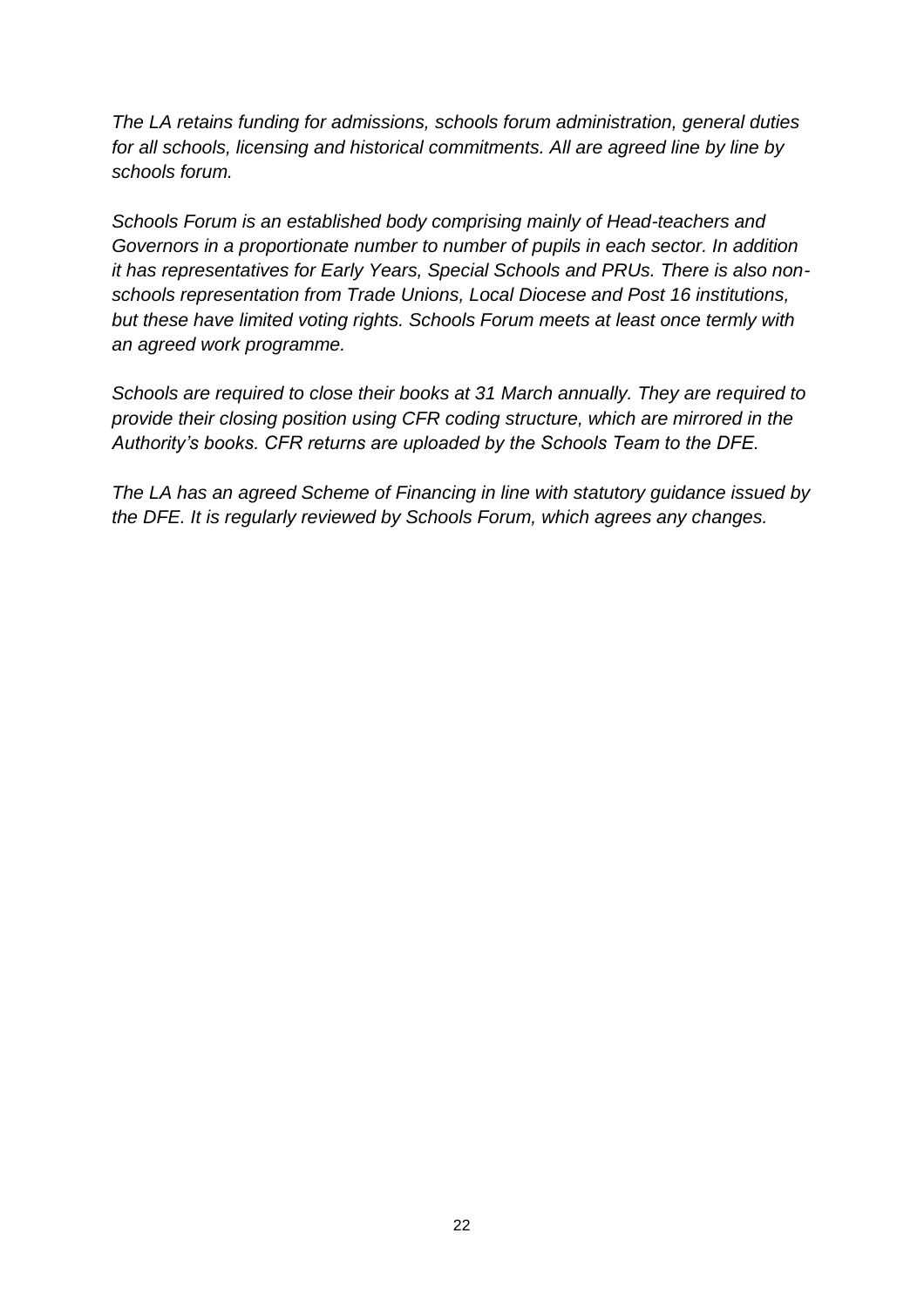#### <span id="page-23-0"></span>**School Governors**

The local authority has a duty to:

- Appoint parent governor representatives to local authority committees dealing with education (s499 Education Act 1996)
- Nominate local authority governors onto maintained school governing bodies and produce instruments of government for maintained school governing bodies (The School Governance (Constitution) (England) Regulations 2012)
- Provide training and information for school governors (s22 Education Act 2002)
- Provide training and information for school governors (s22 Education Act 2002)
- Set up temporary governing bodies for new maintained schools (s34 Education Ac)

## *LB Redbridge's Approach*

*The operational manager of Governor Support leads the arrangements for recruiting and nominating LA governors to its maintained schools. The governor support service facilitates the appointment of parent governor representatives onto London Borough of Redbridge committees.*

*The annual training programme provided by the Governor Support Service covers all the key areas identified by the DfE as being crucial for effective school governance.* 

*The Governor Support Service provides telephone and email advice to school governors and clerks circulates information on key national and local updates. Information and quidance can also be accessed online via the Redbridge Council website.* 

*The LA advises and supports new maintained schools in establishing the structures for a governing body and in addition, advises existing schools on reviewing governing body structures and co-ordinates the production of Instruments of Government.*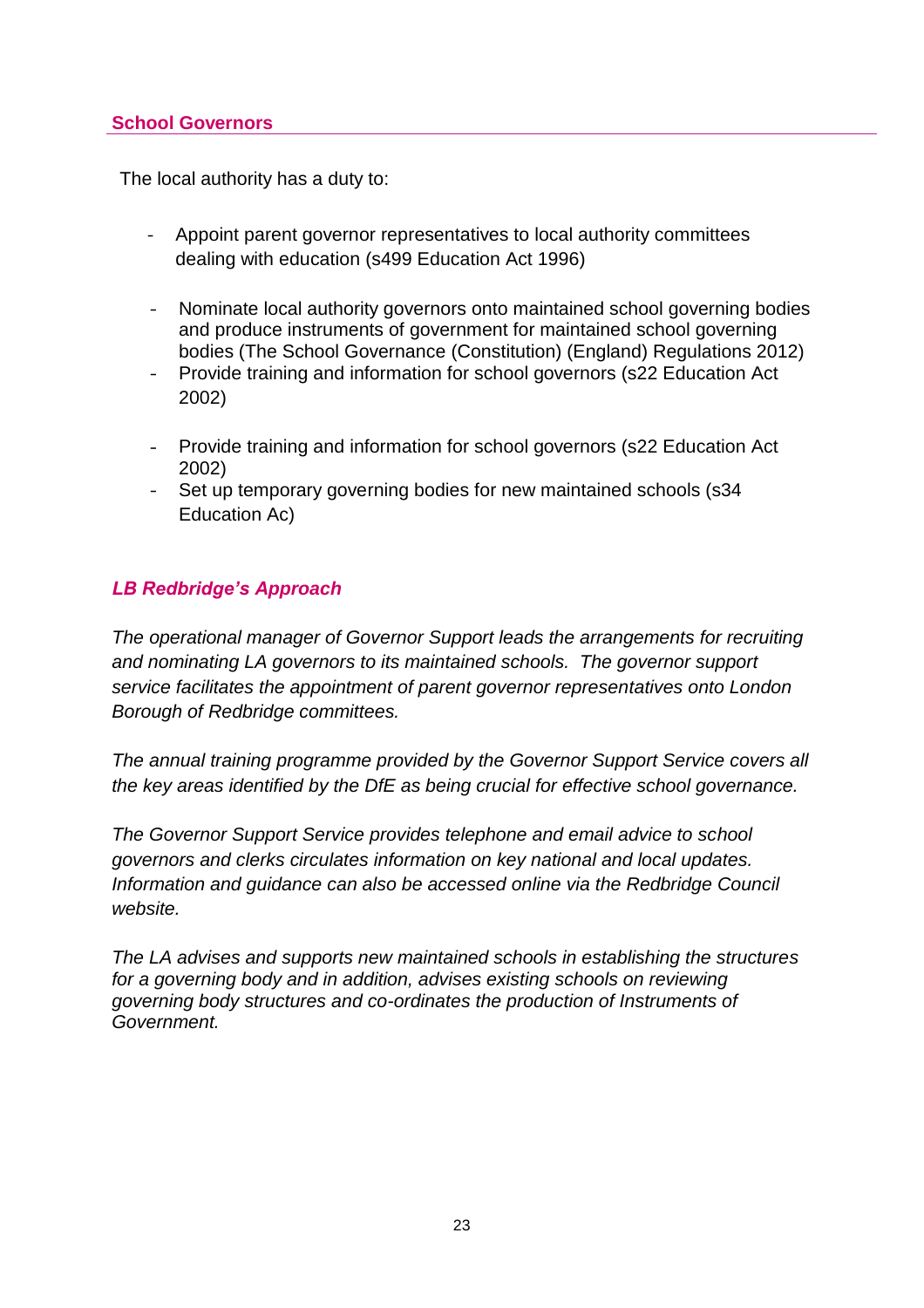### <span id="page-24-0"></span>**School sites and buildings**

The local authority has a duty to:

- Ensure that school buildings meet minimum standards (s542 Education Act 1996 and The School Premises (England) Regulations 2012)
	- Maintain school premises (s22 School Standards and Framework Act 1998)
	- Comply with legislation governing disposal of land at school sites (S77 School Standards and Framework Act 1998 and s13 and schedule 1 Academies Act 2010)
	- Transfer land when a school changes category or grant a long lease when a school becomes an Academy (Education and Inspections Act 2006 and Academies Act 2010)

### *LB Redbridge's Approach*

*Duties to meet minimum standards and maintain school premises are delegated to governing bodies. The Council helps schools to meet those duties by providing the School Maintenance and Development Service (SMaDS) and arranging specialist contracts with external providers which schools can access.*

*The Estates team within Regeneration, Property and Planning manage all disposals of land at school sites and work with the Council's Legal team to effect land transfers resulting from schools converting to academy status.*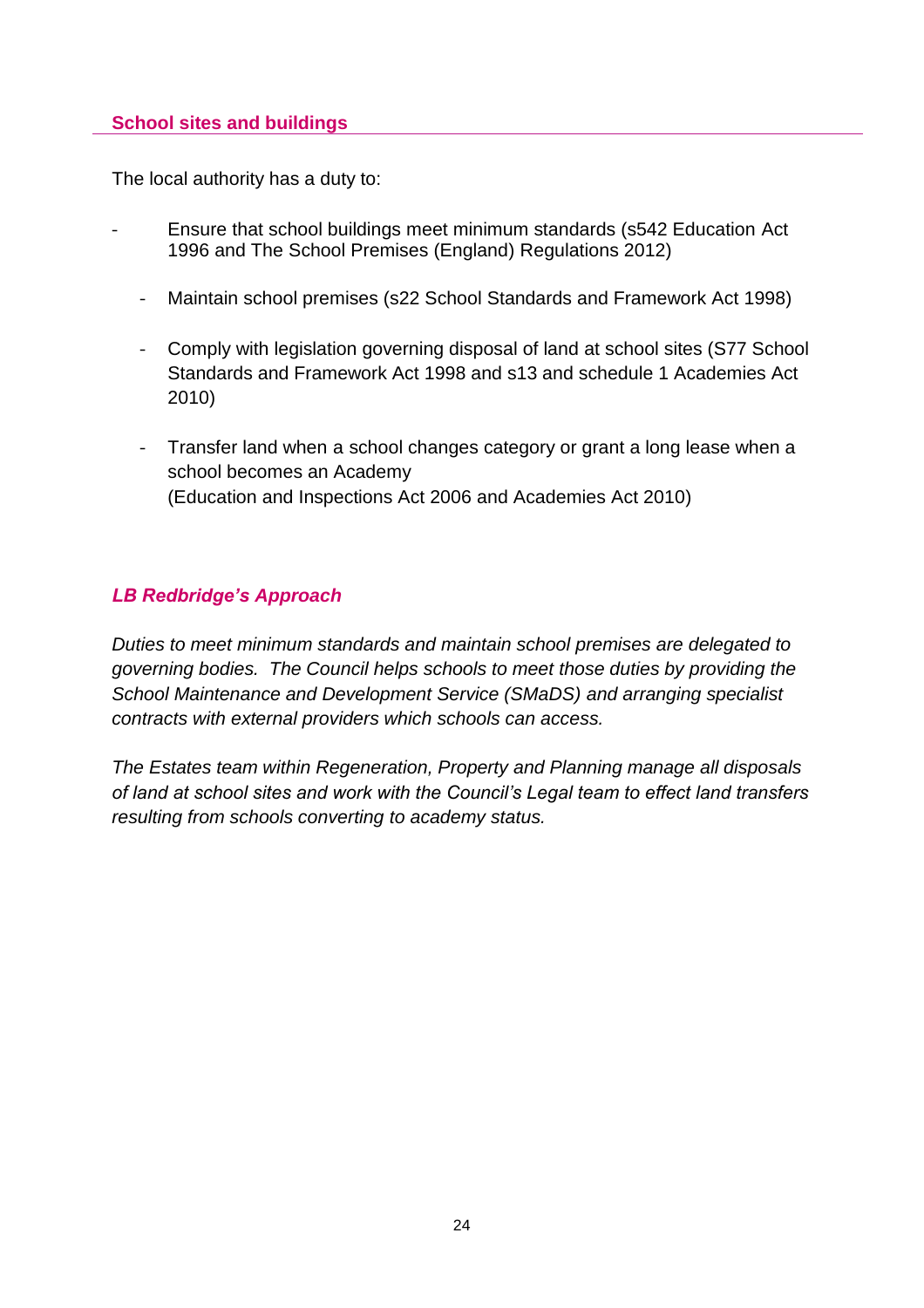#### <span id="page-25-0"></span>**Inspection/intervention**

The local authority has a duty to:

- Provide information, distribute report and to produce and distribute a post- inspection action plan for Joint Area Reviews and OFSTED inspections
- Produce an action plan if a school goes into special measures following an OFSTED inspection
- Comply with statutory requirements if the authority decides to use its powers to intervene (s64-66 of the Education and Inspections Act 2006)
- To comply with a direction of the Secretary of state to give a school a warning notice (s60A and 69B of the Education & Inspections Act 2006)

### *LB Redbridge's Approach*

*The School Improvement Strategy 2015 outlines the role of the local authority in intervening in a school causing concern and its further powers to issue a warning notice, under part 4 of the 2006 Education Act, when standards are unacceptably low and/or there has been a serious breakdown in the way the school is managed or governed and/or the safety of pupils or staff is threatened.*

*The support and challenge for schools evaluated as category 3 and 4 will be coordinated, monitored and evaluated through the establishment of the school review group.* 

*School inspection judgements are reported annually to the Education Scrutiny Panel and monthly in leaders' briefings.*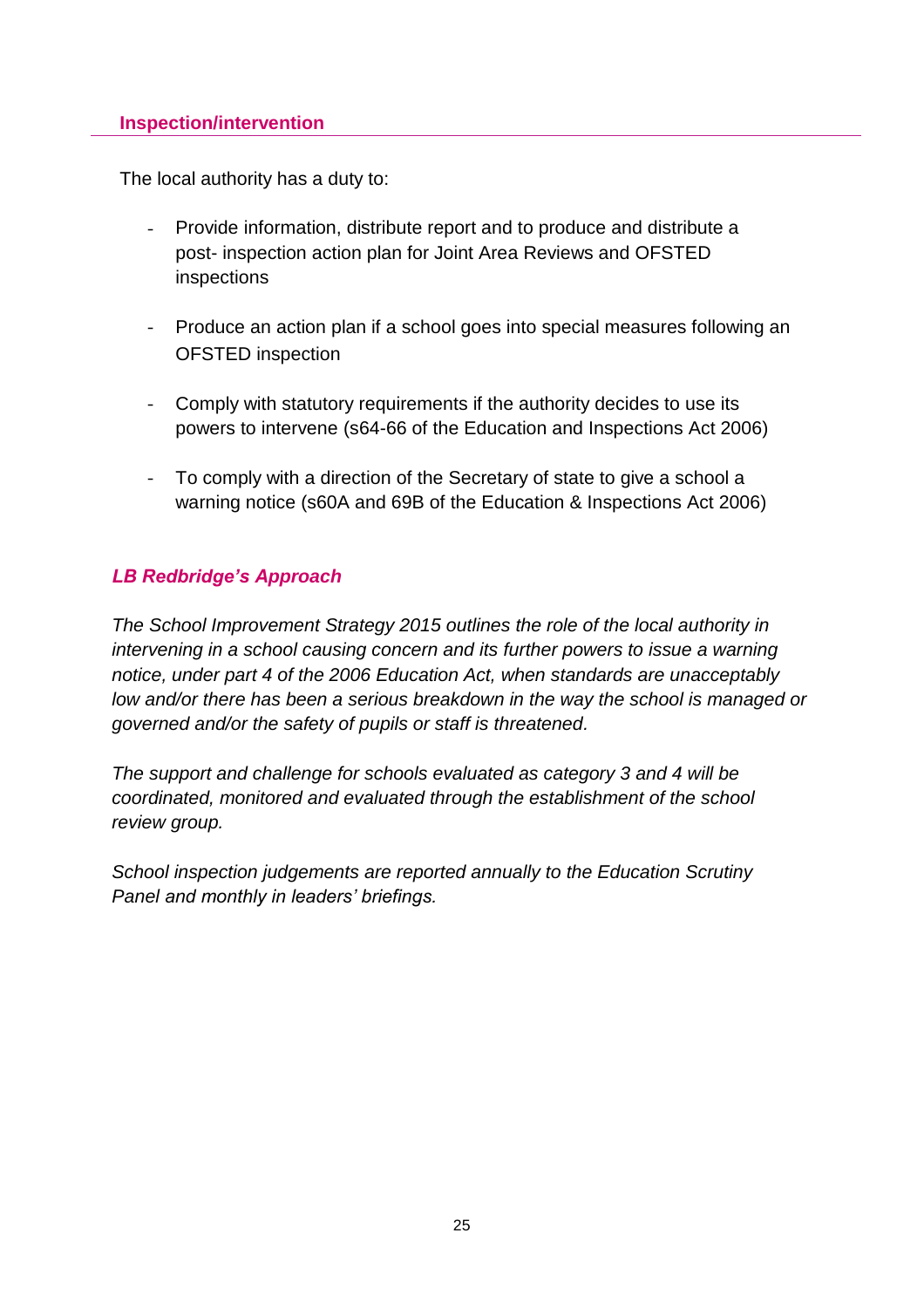<span id="page-26-0"></span>The Local Authority is the employer of all staff in community, voluntary-controlled and special schools. In foundation, voluntary-aided and foundation special schools, the Governing body is the Employer.

Under the school staffing regulations, the Governing body and Head Teacher in all schools are responsible for the management of staff. The following duties are therefore largely delegated to schools, although the Local Authority will have a supervisory or residual role, particularly where they are the Employer.

The Local Authority has:

- Duties in relation to teachers pay (s122 Education Act 2002 and School Teachers Pay and Conditions Document)
- A duty to check that teachers have Qualified Teacher Status
- A duty to ensure that staff have the necessary health and physical capacity (Education Health Standards Regulations 2003)
- $\omega_{\rm{max}}$ Duties in relation to the appointment, management and dismissal of staff (School Staffing Regulations)
- The power to act as the Appropriate Body in the statutory NQT induction  $\frac{1}{2}$  . process for schools (s135A, 135B & 141C (1) (b) Education Act 2002 and associated Education (Induction Arrangements for School Teachers) (England) regulations 2012. By exercising its power to act as Appropriate Body the Council takes on the statutory duties set out in the regulations.

The Local Authority retains the following duties in relation to staff:

- To establish a performance management policy (s21 Education Act 2002)
- Duties as employer for pension purposes of all teachers in maintained schools relating to service and contribution remittance (Teachers' Pension Regulations 2010)

The recruitment and management of staff in a pupil referral unit sits with the management committee. However, as with community schools the LA will remain the employer and retains specific duties in relation staff employed in PRUs (School Staffing (England) Regulations 2009) The Education (Pupil Referral Units) (Application of Enactments) (England) Regulations 2007

#### *LB Redbridge's Approach*

*By working in partnership on workforce issues, we can fulfil our commitment to giving Redbridge children the best possible chances in life.*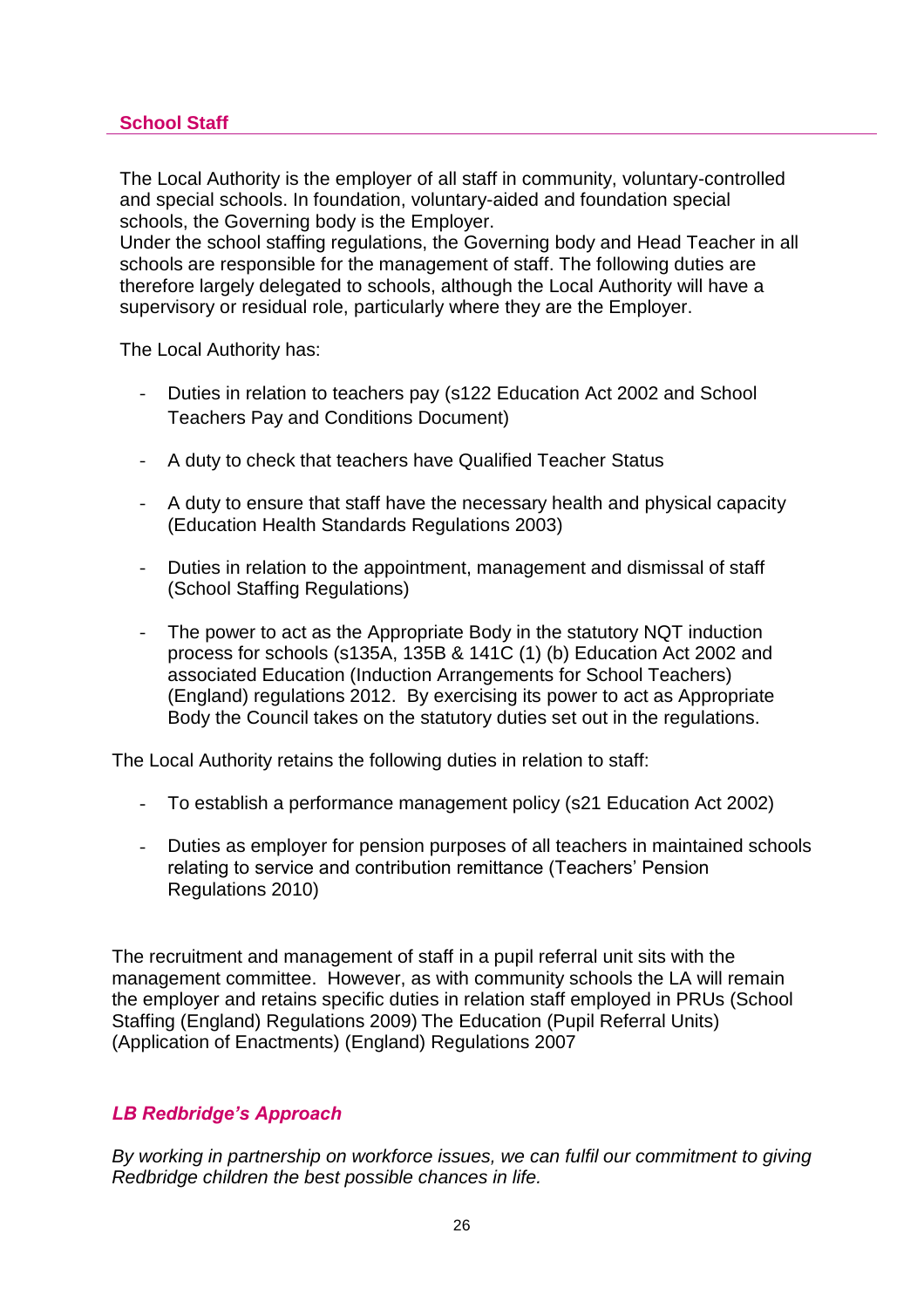*Our approach is to delegate the large majority of the statutory duties to schools and offer support in the delivery of these duties through traded services offered by our Teacher Recruitment & Retention Service (Appropriate Body for NQT induction) and Human Resources team.*

*There are also areas where support is provided for all schools outside of a traded arrangement. These include:*

- *Provision of Safer Employment policies and updates on statutory*   $\Delta \sim 10^{-10}$ *requirements*
- *Access to named Employment Relations Advisors (ERAs)*
- *Providing and reviewing HR policies, procedures and template letters*  $\mathbf{L}^{\text{max}}$
- *Providing initial telephone advice and guidance on ER issues*   $\Box$
- *Supporting Employer and Trade Union consultation arrangements*  $\sim$
- *Undertaking straightforward job matching, job evaluations and advising on the*   $\mathbf{H}^{\text{max}}$ *associated processes. If protracted, or where further advice is sought, buy back will apply.*
- *Administration of the Local Government Pensions Scheme (LGPS)*  $\frac{1}{2}$
- *Teachers' Pension Scheme deductions through payroll*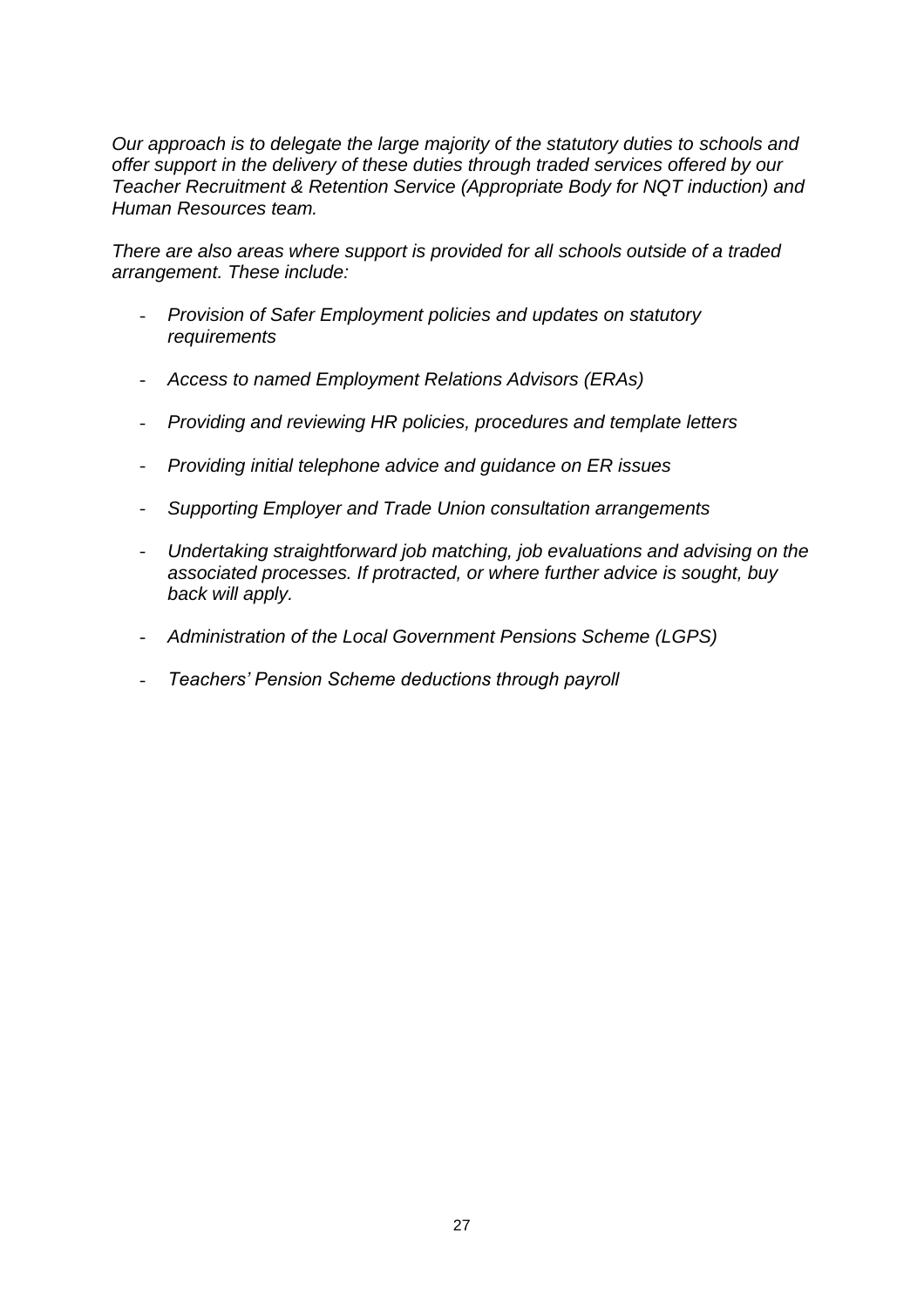### <span id="page-28-0"></span>**The Prevent duty**

This duty arises from the Counter Terrorism and Security Act 2015 and relates to a range of organisations including schools and LAs. Schools must have due regard to the need to prevent people being drawn into terrorism.

Local authorities must work with local partners to protect the public, prevent crime and promote strong integrated communities. Some local authorities do this through Community Safety Partnerships.

## *LB Redbridge's Approach*

*The Redbridge Prevent Team is located within Community Safety & Protection, part of the Civic Pride directorate. Prevent safeguarding referrals are deal with through a multi-agency Channel Panel, chaired by the Head of Community Safety & Protection, where bespoke specialist support and care plans are devised for those vulnerable to being drawn into terrorism.* 

*Additional support provided by the Prevent team includes:*

- *The provision of advice regarding any Prevent related safeguarding concern.*
- *The provision of training (e.g. WRAP), briefings and support for lesson planning and delivery in relation to radicalisation and extremism by the Prevent Education Officer.*
- *The provision of information regarding the local threat from terrorism. This will inform school risk assessments.*
- *The provision of advice regarding external speakers.*
- *Access to Home Office funded projects and workshops (e.g. London Tigers, Young Leaders Programme etc.).*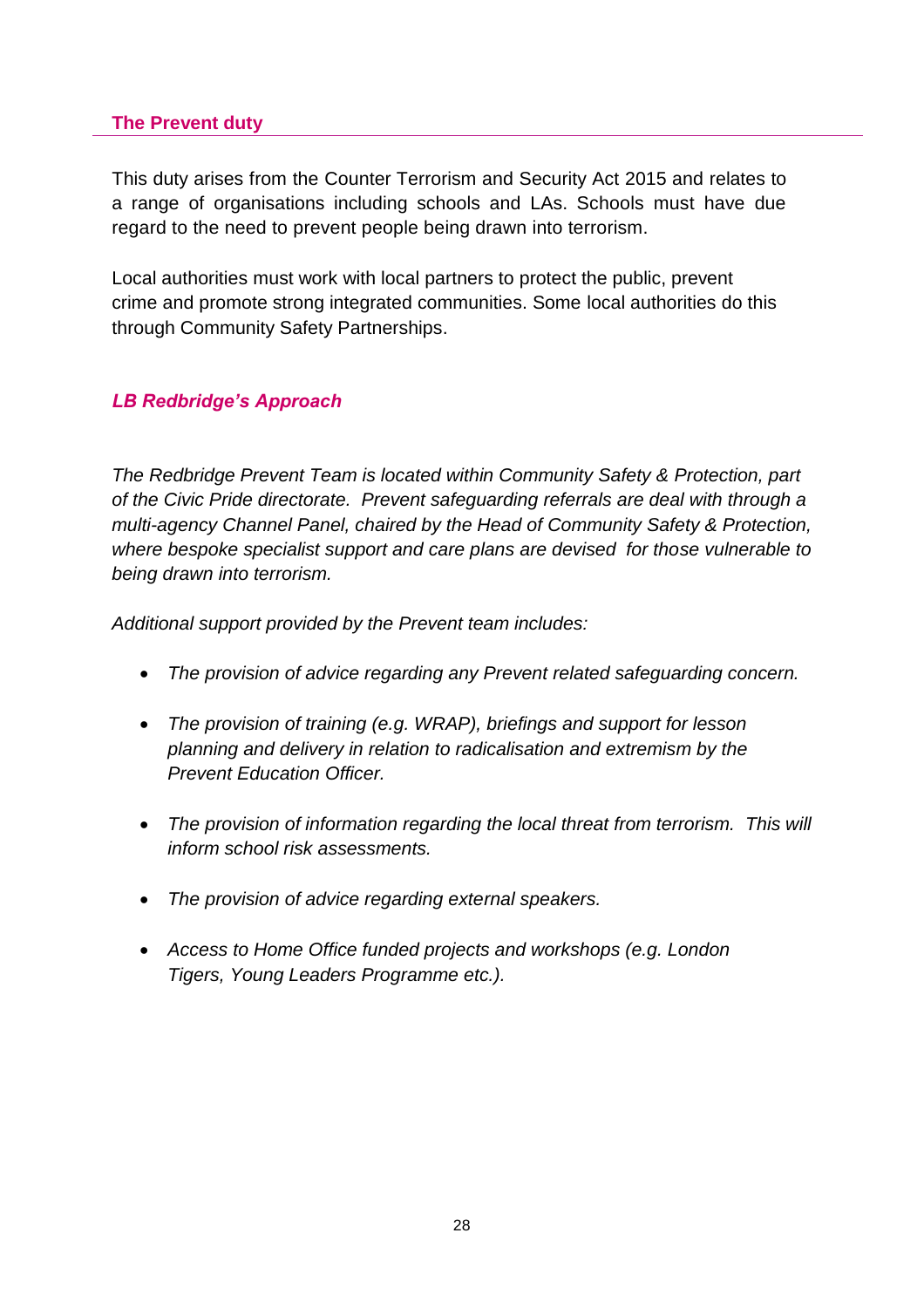<span id="page-29-0"></span>The LADO has responsibility under Working Together to Safeguard Children 2013 to manage allegations against individuals who work with children.

## *LB Redbridge's Approach*

*The LADO is based in the Safeguarding and Quality Assurance Team and they manage Child Protection allegations made against professionals working with children. When the LADO is unavailable the role is covered by Independent Reviewing Officers and Child Protections Case Conference Chairs.* 

*The LADO should be contacted if a professional or volunteer working with children is alleged to have:*

- *Behaved in a way that has harmed a child, or may have harmed a child;*
- *Possibly committed a criminal offence against or related to a child;*
- *Behaved towards a child or children in a way that indicates they may pose a risk of harm to children.*

*The LADO should be informed of any allegations within 24 hours and they will then respond to the concerns within a further 24 hours. Once an allegation has been made the LADO will liaise with the relevant agencies involved including the employer, social services, and police to ensure that an investigation is completed into the allegation. The LADO will also provide advice and support to employers regarding the investigation process.* 

*Section 7 of the London Child Protection Procedures outlines how investigations are to be managed by the LADO and the other relevant agencies. Upon the completion of the investigation the LADO, in consultation with the other professionals involved, will make a decision on the outcome of the investigation either; substantiated, unsubstantiated, false, or malicious.*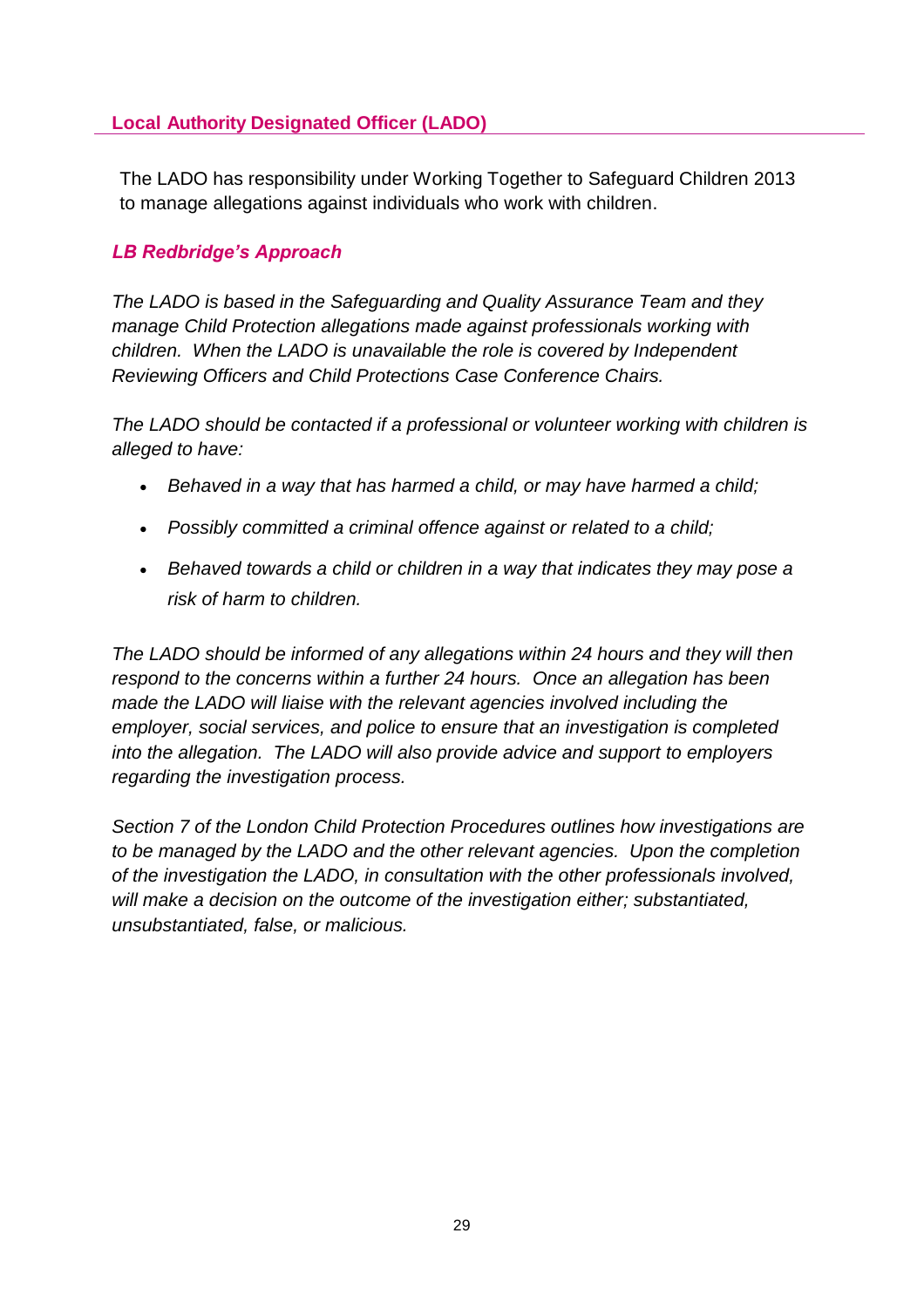#### <span id="page-30-0"></span>**Academy conversions**

The local authority has a duty, where the Secretary of State has made an academy order, to arrange to transfer the land and buildings to the academy trust on a 125-year lease and assist with the preparation of the lease and Commercial Transfer Agreement (CTA) within reasonable timescales.

### *LB Redbridge's Approach*

*The local authority will grant to the academy trust (AT) (details of which will have been given to the local authority in the academy order) a lease of the school site for a term of 125 years. The form of lease is to be based on one of a number of forms of model lease produced by the Department for Education (DfE). The local authority will also enter into a commercial transfer agreement (CTA) which will transfer to the AT assets, including other property, used by the school. It will also deal with the transfer of school staff from the local authority to the AT. Ordinarily a GB will decide if a school wishes to become an academy school. Following its decision to do so the DfE will appoint a project lead to work with the GB and the local authority to achieve this. It will be for the GB/AT and its separately appointed solicitors to carry out the various pre-conversion tasks including consultations, setting up financial management and self-governance arrangements (including establishing roles, developing controls and handling money), company registration, DBS checks and the entering into of the lease, CTA and funding agreement with the DfE.*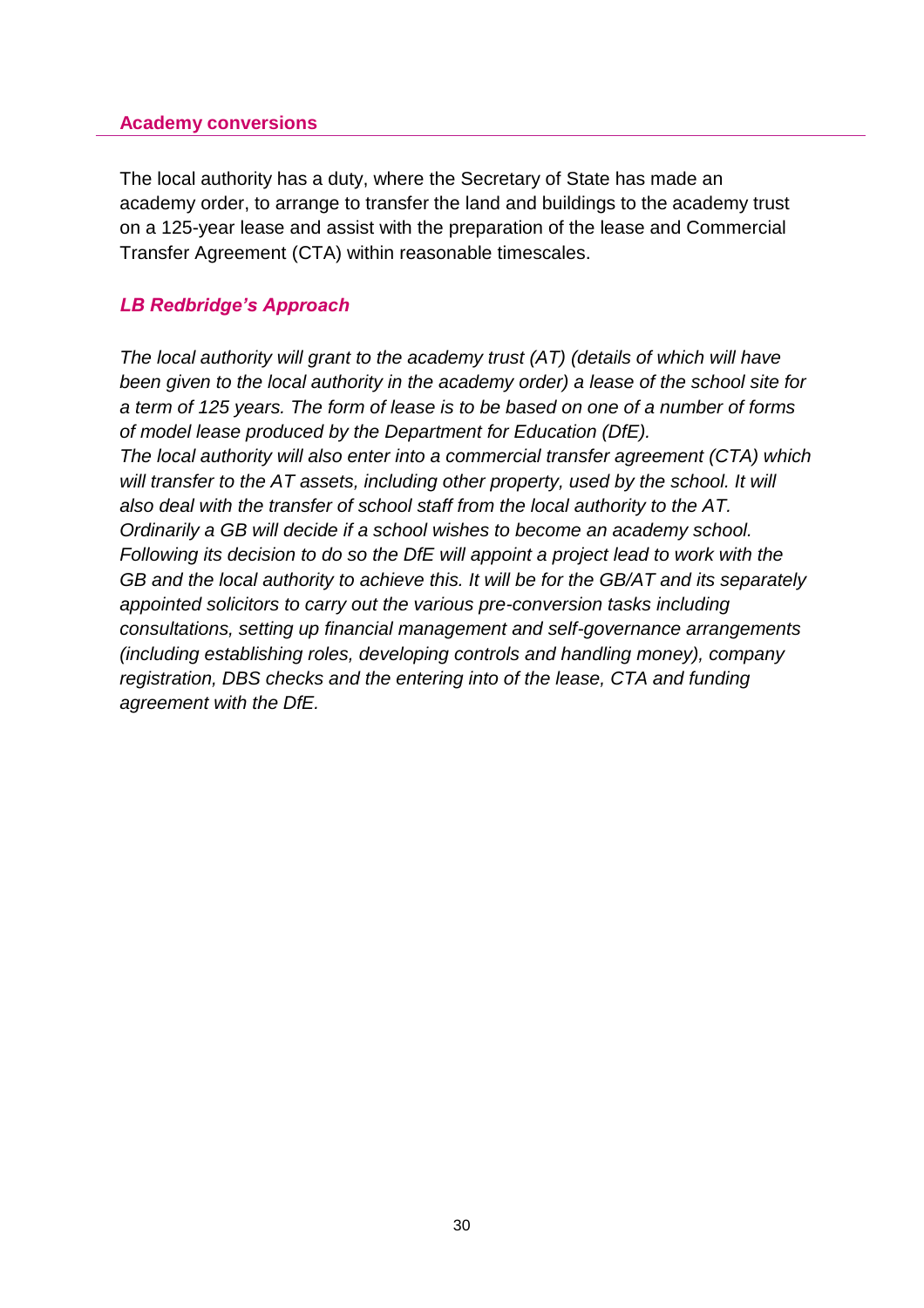## <span id="page-31-0"></span>**Early Education and Childcare**

The local authority has a duty to (s6, 7, 9 Childcare Act 2006):

- Secure sufficient childcare places, so far as is reasonably practicable, for working parents or parents who are studying or training for employment, for children aged 0-14 (or up to 18 for disabled children)
- Take into account what is 'reasonably practicable' when assessing what Sufficient childcare means in their area and:
	- the state of the local childcare market, including the demand for specific types of providers in a particular locality and the amount and type of supply that currently exists
	- the state of the labour market
	- the quality and capacity of childcare providers and childminders registered with a childminder agency, including their funding, staff, premises, experience and expertise
	- encourage schools in their area to offer out-of-hours childcare from 8.00am and 6.00pm
	- encourage existing providers to expand their provision and new providers to enter the local childcare market
- To report annually to elected council members on how they are meeting their duty to secure sufficient childcare, and make this report available and accessible to parents

## *LB Redbridge's Approach*

*This work sits within the Families Information Direct team and is supported in the following ways:*

- *Quality and Sufficiency Officer that compiles annual report and monitors*   $\mathbf{H}^{\text{max}}$ *progress on actions throughout the year. This includes the survey of early years and childcare provision*
- *Funding and Independent Advice Lead that ensures that any future government campaigns are considered and planned for in the report (i.e. expansion to 30 hours)*
- *Family Information Officers on FiND helpline that provide information on*   $\mathbf{L}$ *where parents are having difficulty in sourcing childcare*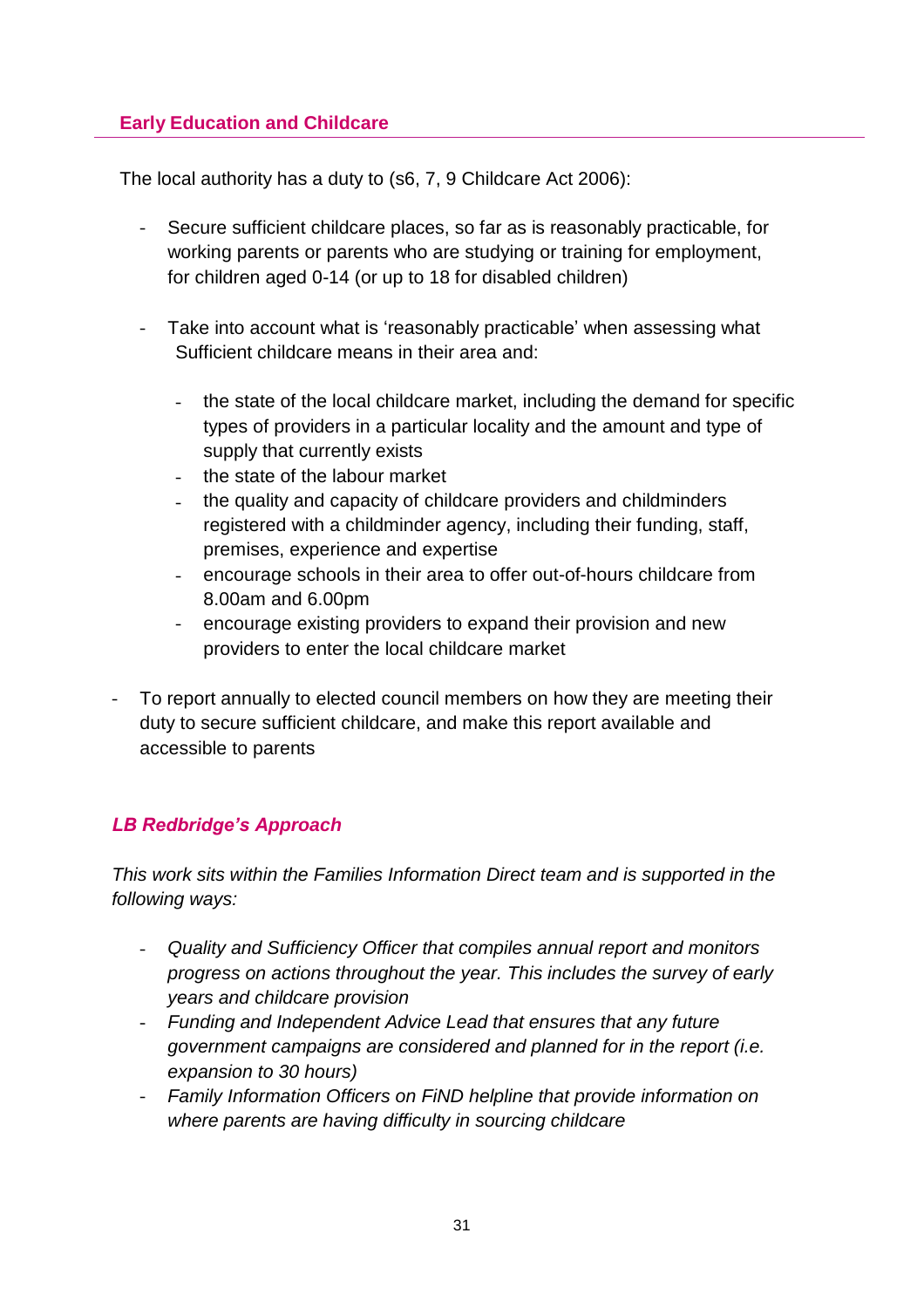- *Childcare Liaison Officer who in addition to auditing early education take up, offers setting up and business support to new and existing settings to advise them of the current sufficiency*
- *The Children Sufficiency Assessment reports are made available online at*   $\omega_{\rm{max}}$ *[http://find.redbridge.gov.uk.](http://find.redbridge.gov.uk/)*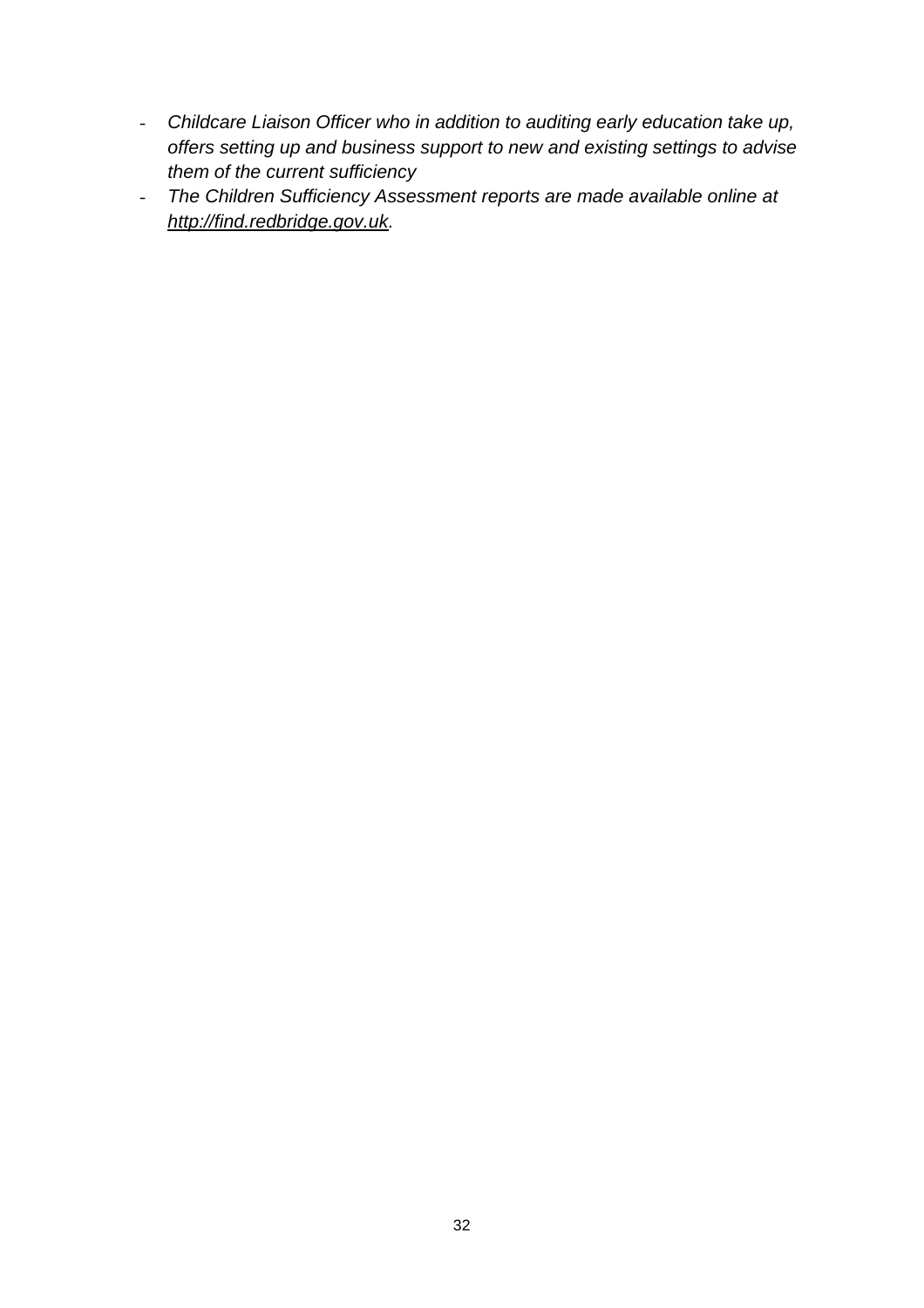### **Education of Looked after Children**

Local authorities have a duty under the Children Act 1989 to safeguard and promote the welfare of a child looked after by them. This includes a particular duty to promote the child's educational achievement, wherever they live or are educated. The authority must therefore give particular attention to the educational implications of any decision about the welfare of those children.

This duty also applies to 'eligible' children. It also applies to those who have been placed for adoption until the court makes the adoption order giving parental responsibility to the adoptive parents. Under the 'Children and Social Work Act (2017) there are additional duties to children adopted from care, for which statutory guidance is pending.

Local authorities are required to appoint at least one person for the purpose of discharging the local authority's duty to promote the educational achievement of its looked after children, wherever they live or are educated. That person (the Virtual School Head) must be an officer employed by the authority or another local authority in England.

Social workers, VSHs and IROs, school admission officers and special educational needs departments should work together to ensure that - except in an emergency appropriate education provision for a child is arranged at the same time as a care placement.

All looked after children should have a Personal Education Plan (PEP) which is part of the child's care plan or detention placement plan. The broad areas of information that must be covered in the PEP are specified in Schedule 1 (paragraph 2) of the Care Planning, Placement and Case Review (England) Regulations 2010 as amended. The PEP must now include the contact details of the VSH for the authority that looks after the child.

## *LB Redbridge's Approach*

*The Virtual School promotes the education of Looked After Children via:*

- *Termly network meetings for Designated Teachers*
- $\omega_{\rm{max}}$ *The provision of information, advice, training and consultancy for schools, social workers and foster carers*
- *Regular monitoring of attendance, progress, attainment and behavior, leading to the provision of targeted support via the HLTA team, which takes a variety of forms dependent on need*
- *The provision of an extra-curricular programme* $\equiv$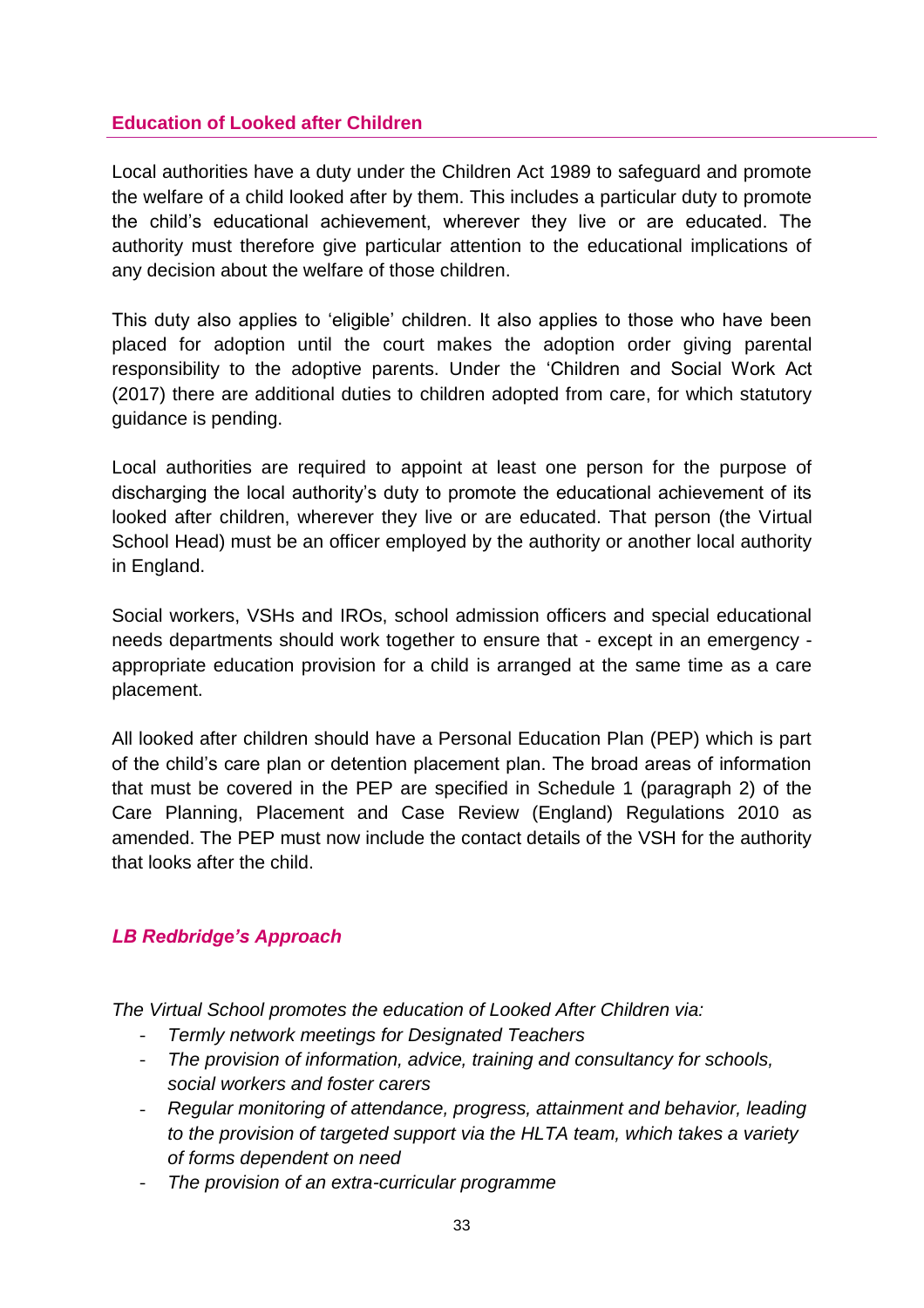- *The allocation and monitoring the impact of the Pupil Premium Plus Grant*  $\frac{1}{2}$
- *The organisation, administration and quality assurance of Personal Education*   $\omega_{\rm{eff}}$ *Plans*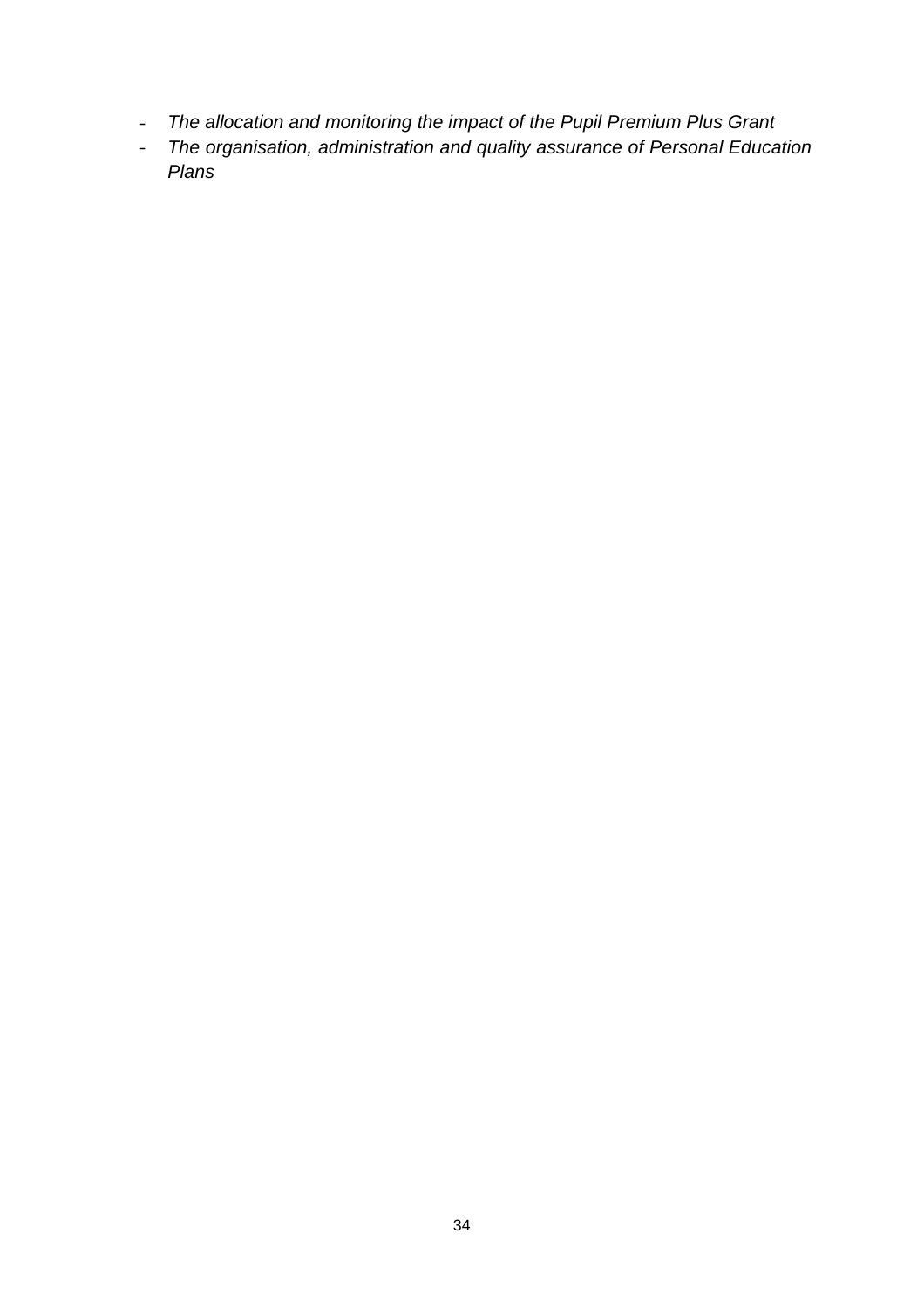## **Statutory Data Collections**

The Council has specific duties in relation to the collection and submission of education data:

**School Census (Termly)** - The submission of the school census returns, including a set of named pupil records, is a statutory requirement on schools under Section 537A of the Education Act 1996. The local authority is responsible for assisting local authority maintained schools to submit their data by the deadline and that the data is free of errors (excluding errors accepted by the DfE).

**School Workforce Census** – The submission of the school workforce census return is a statutory requirement on schools and local authorities by virtue of regulations made under sections 113 and 114 of the Education Act 2005. The local authority is responsible for coordinating the census returns from maintained schools.

**Early Years Census** - The individual level data collection from PVI settings is a statutory requirement on providers and local authorities through regulations under Section 99 of the Childcare Act 2006 and The Education (Provision of Information About Young Children) (England) Regulations 2009. The local authority is responsible for the collection and submission of data from all providers of free early education in the private, voluntary and independent (PVI) sectors. Schools with onsite early years free provision make their return via EITHER the school census OR the early years census, as appropriate for the individual children attending being funded.

**Alternative Provision Census** – The local authority is responsible for the collection and submission of records relating to pupils attending a school not maintained by a local authority for whom the authority is paying full tuition fees, or educated otherwise than in schools and pupil referral units, under arrangements made (and funded) by the authority. This is a statutory requirement under the Education (Information about Children in Alternative Provision) (England) Regulations 2007.

**Early Years Foundation Stage Profile Assessments** - Early years providers must report EYFS Profile results to local authorities under the Childcare (Provision of Information about Young Children (England) Regulations 2009. The local authority is responsible for the collection and submission of this data to the DfE.

**Key Stage 1 (KS1) – Phonics Checks** – The local authority must complete this statutory data collection for all maintained schools, academies, free schools and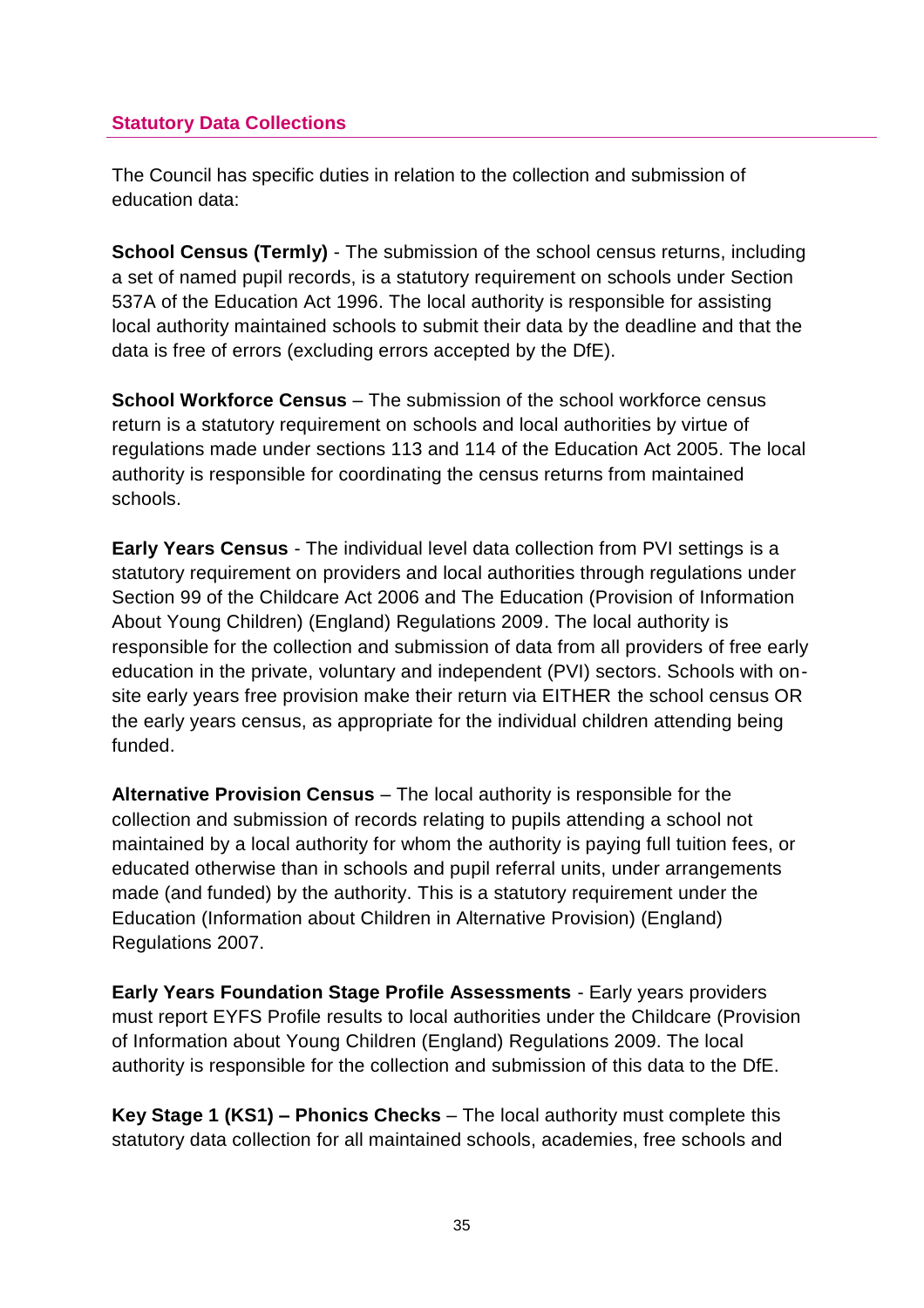special schools. Schools must report their pupils' check scores to the local authority by the deadline set by the local authority.

**Key Stage 1 Assessments** – The local authority must submit KS1 assessments for all state-funded schools, including academies and free schools. Maintained schools and academies must report end of KS1 TA data to their LA by the DfE deadline.

**Key Stage 2 (KS2) Assessments** – The local authority is only required to submit KS2 teacher assessments for schools that have arranged with the LA to submit on their behalf.

### **SEN2 survey**

The information collected via the annual SEN2 survey by the DFE provides the major source of data collected on children and young people with statutory Education, Health and Care plans (EHC plans). It reports on the statutory process, timescales and procedures at Local Authority level.

# *LB Redbridge's Approach*

The Research and Data Team are responsible for these statutory education returns:

*For the School Census, School Workforce Census and assessment collections, the Research and Data team runs a termly Admin Forum where all schools are invited. These forums explain any changes to the statutory returns and provide general guidance to schools on their responsibilities for these returns (except the AP and EY Census). Academies are supported through the school census returns where the School Census Checking Service has been purchased.*

*Data submissions are monitored and schools are provided email and telephone support where the local authority is responsible for the submission. The Research and Data team run a variety of checks on the submitted data to increase accuracy prior to final submission.*

*For the Early Years Census, the Research and Data team work closely with the Early Years team to request head count data from providers on a termly basis. This data is then used to populate the EY Census template to avoid duplication. The data is then checked against the School Census returns to avoid duplications across returns. Schools and Settings are contacted if any errors or queries are discovered and the returns submitted to the DfE once all issues have been resolved.*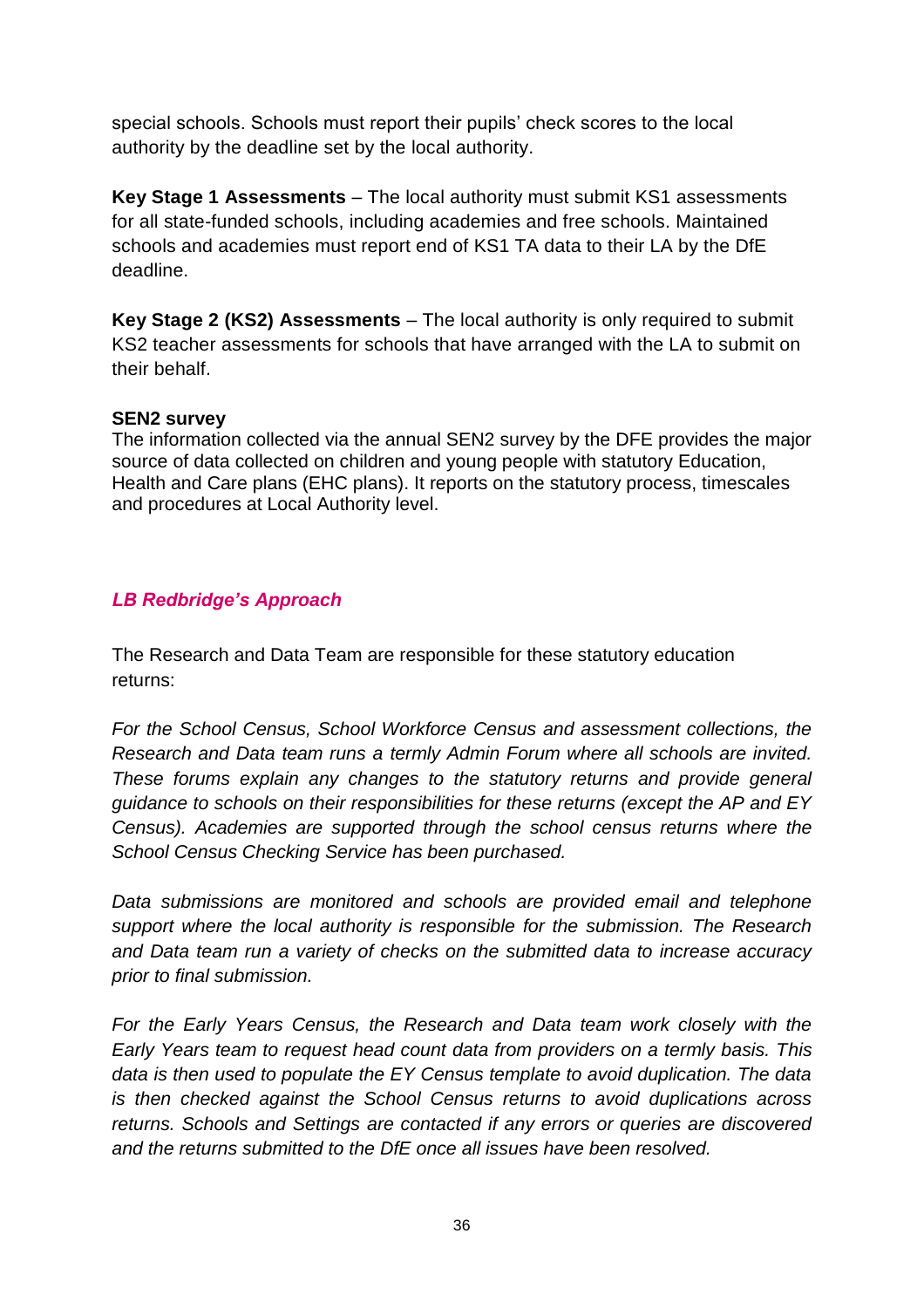<span id="page-37-0"></span>*The SEN2 survey is managed within the Access & Inclusion service.*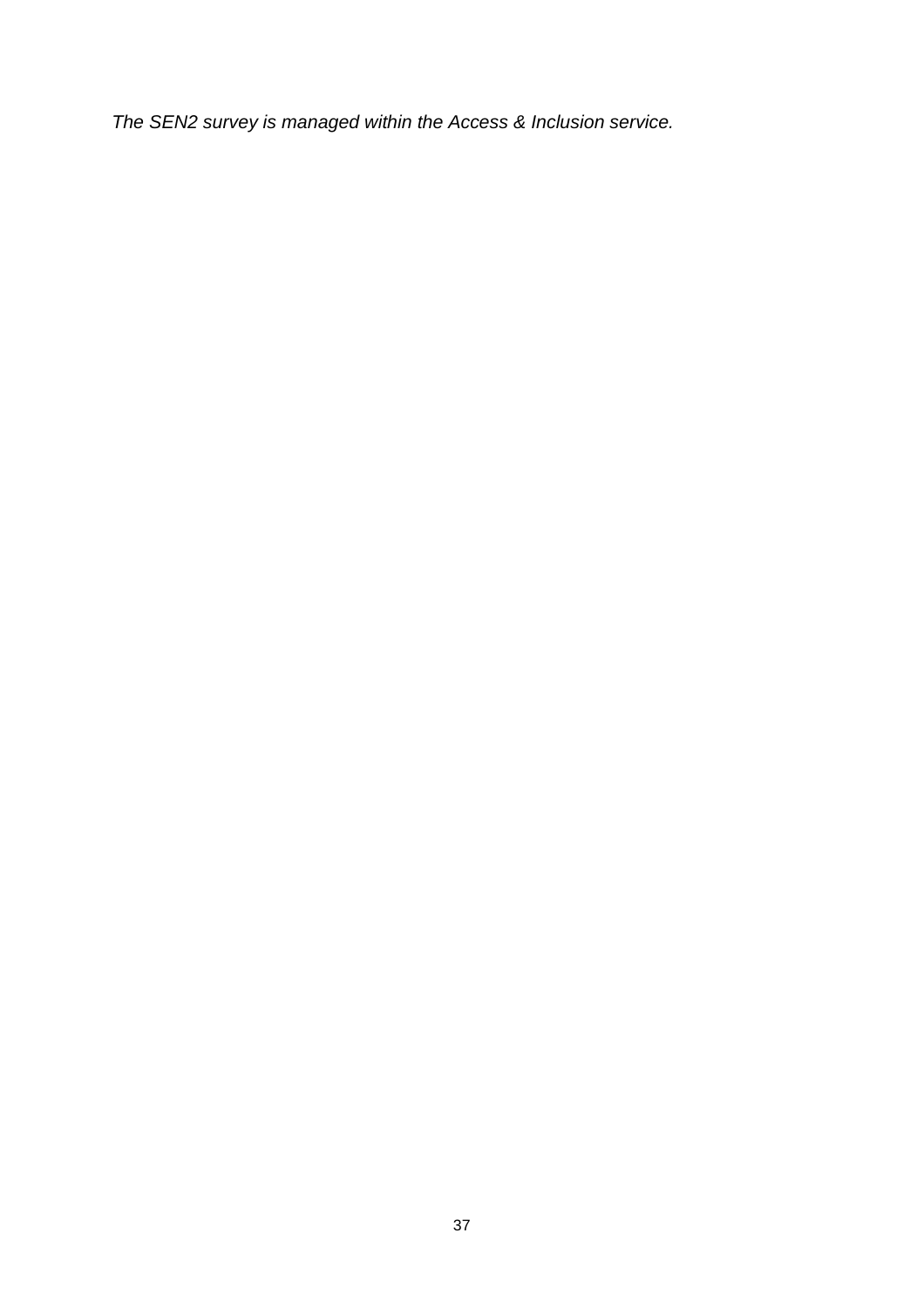**Participation of young people in Education, Employment or training (sections 18 and 68(4) of the Education and Skills Act 2008 (ESA 2008)**

### **The Council has a duty:**

- to secure sufficient suitable education and training provision for all young  $\omega_{\rm{max}}$ people in their area who are over compulsory school age but under 19 or aged 19 to 25 and for whom an Education, Health and Care (EHC) plan is maintained.
- To to make available to all young people aged 13-19 and to those between 20 and 25 with special educational needs and disabilities (SEND),support that will encourage, enable or assist them to participate in education or training under Section 68 of ESA 2008.

### *LB Redbridge's Approach*

- *Redbridge has a team of Connexions team of qualified IAG workers (Careers) who caseload all 16-18 NEET young people and work with them to get back into Education, Employment and training.*
- *The Connexions team works with NEET young people with SEND up to the age*   $\overline{a}$ *of 25*
- *The Connexions team have links with all local schools to help identify and target young people who are most at risk of becoming NEET post 16 this includes young people with EHC plans.*

*Statutory guidance states that tracking young people's participation is a key element of these duties and this tracking function is undertaken by an external organisation on behalf of the borough, processing information from schools and education establishments to report on young people's progression on education, employment and training.*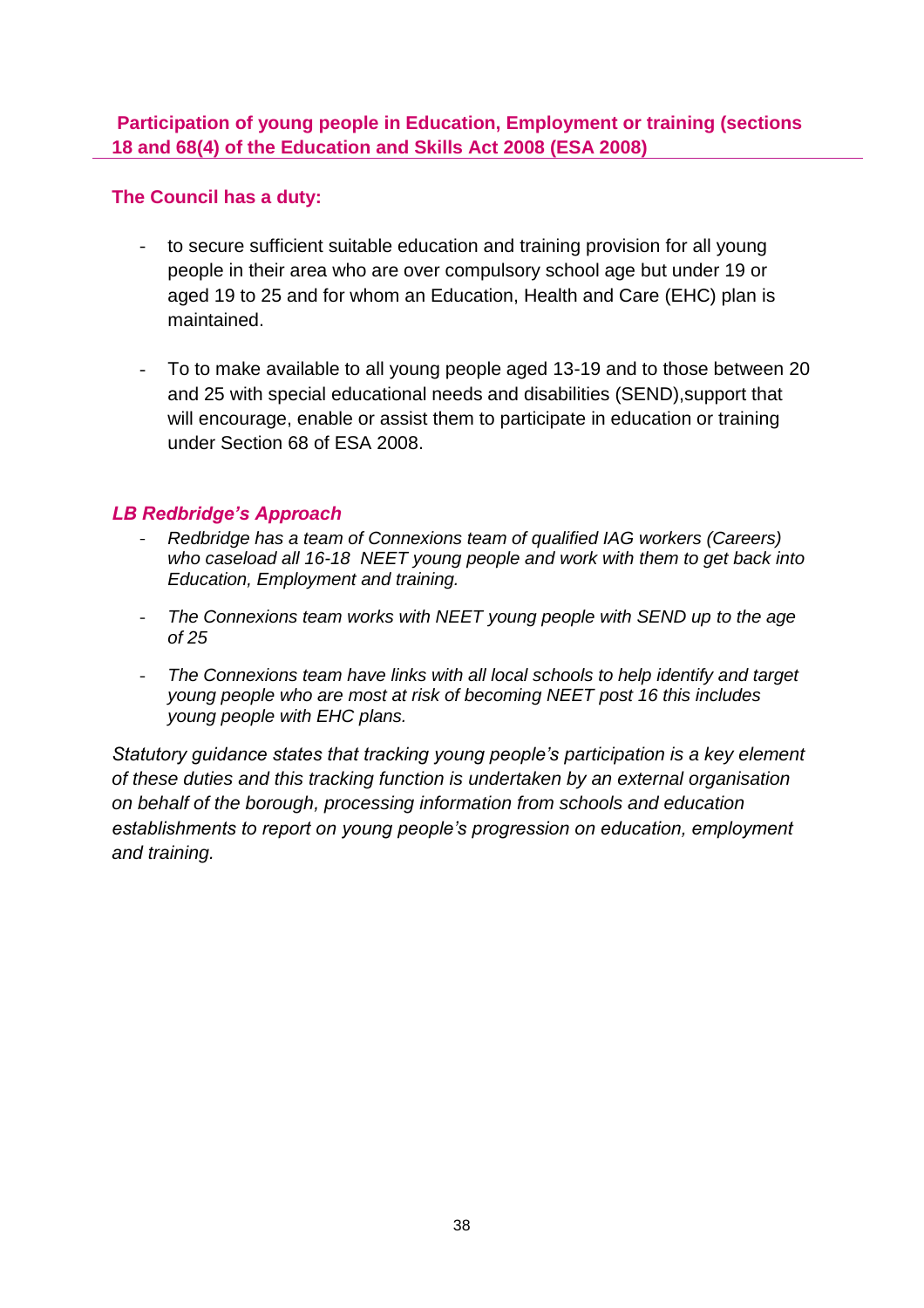#### <span id="page-39-0"></span>**Miscellaneous**

The Education Acts also impose some more specific duties to:

- Determine the dates of school holidays (s32 Education Act 2002)
- Provide independent careers advice for pupils aged 14-16 in pupil referral units (s29 Education Act 2011)
- $\omega_{\rm{max}}$ Secure access to positive activities, to ensure young people have access to sufficient educational leisure-time activities which are for the improvement of their well-being and personal and social development (s507B Education Act 1996).

### *LB Redbridge's Approach*

#### *School holiday dates*

*The governor support service prepares draft term dates in consultation with neighbouring Local Authorities. A draft proposal is circulated to all Headteachers and also as a Forward Plan decision for comment. The final confirmed dates are circulated to schools and published on the Redbridge Council website.*

#### *Independent careers advice*

*This responsibility is discharged by PRU management committees.*

#### *Positive activities*

*There is a wide range of positive activities available to young people through the authority's Youth Service direct delivery and the voluntary and community provisions. Information on the range of positive activities are published on Redbridge i.*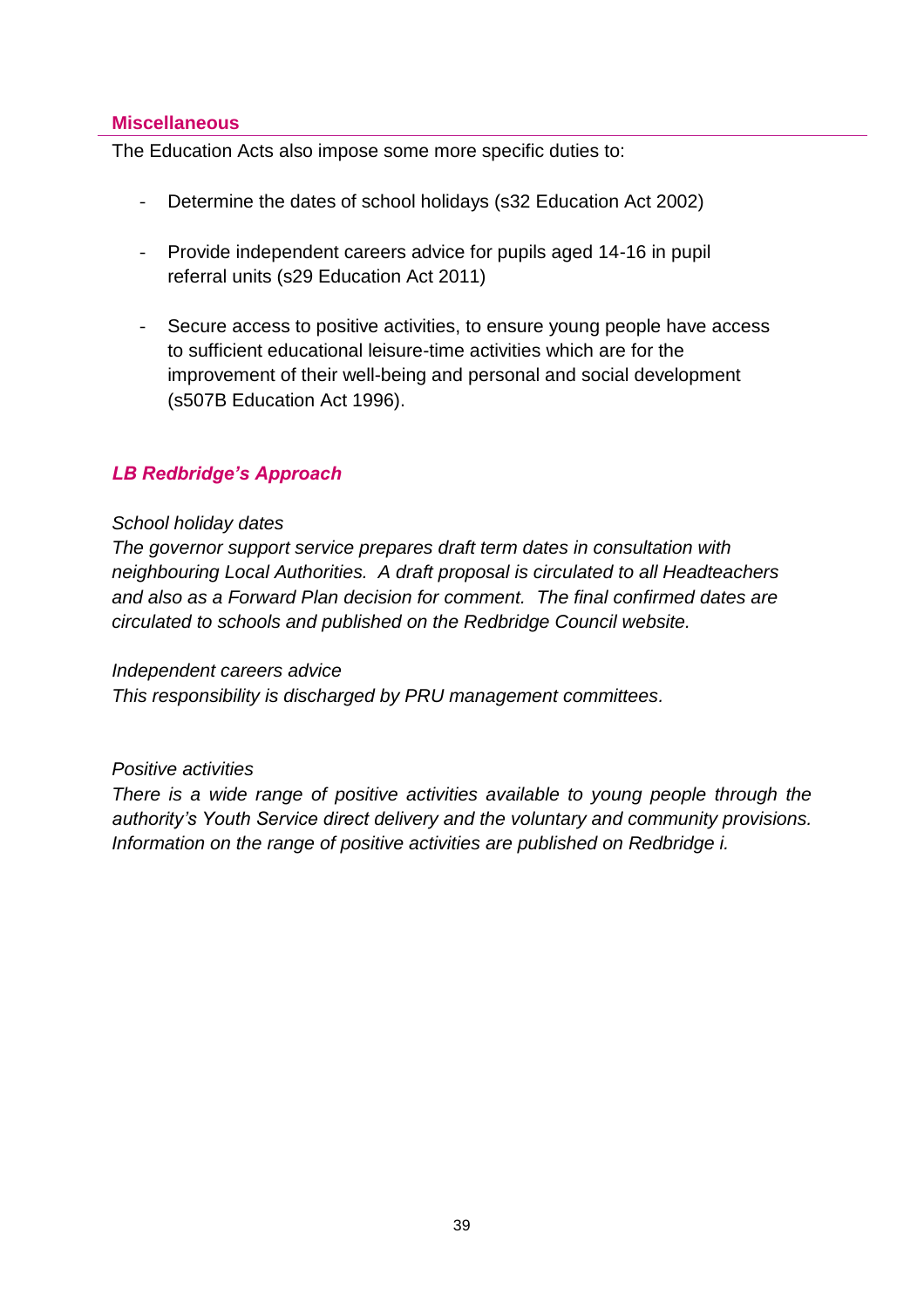# **Contact list**

| <b>Statutory Duty</b>                           | <b>Contact Person</b>                  | <b>Telephone</b>           | <b>Email</b>                                             |
|-------------------------------------------------|----------------------------------------|----------------------------|----------------------------------------------------------|
| School place planning<br>duties                 | <b>Sue Garner</b>                      | 02087083282                | Sue.Garner@redbridge.gov.uk                              |
| <b>Education</b><br>otherwise<br>than at school | Liz Hunt                               | 02087083976                | Liz.Hunt@redbridge.gov.uk                                |
| Welfare/ Inclusion                              | Sue Bendon<br>Liz Hunt (Accessibility) | 02087086013<br>02087083976 | Sue.Bendon@redbridge.gov.uk<br>Liz.Hunt@redbridge.gov.uk |
| Educational<br>Special<br><b>Needs</b>          | Liz Hunt                               | 02087083976                | Liz.Hunt@redbridge.gov.uk                                |
| School<br>transport<br>duties                   | Liz Hunt                               | 02087083976                | Liz.Hunt@redbridge.gov.uk                                |
| Admissions duties                               | <b>Sue Garner</b>                      | 02087083282                | Sue.Garner@redbridge.gov.uk                              |
| Curriculum<br>and<br>assessment                 | <b>Rachel Bowerman</b>                 | 02087083962                | Rachel.Bowerman@redbridge.gov.uk                         |
| <b>Religious Education</b>                      | <b>Rachel Bowerman</b>                 | 02087083962                | Rachel.Bowerman@redbridge.gov.uk                         |
| <b>School Finance</b>                           | Rav Nijjar                             | 02087083923                | Rav.Nijjar@redbridge.gov.uk                              |
| <b>School Governors</b>                         | Neetha Atukorale                       | 02087083279                | Neetha.Atukorale@redbridge.gov.uk                        |
| School<br>sites<br>and<br>buildings             | <b>Diane Martin</b>                    | 02087083880                | Diane.Martin@redbridge.gov.uk                            |
| Inspection/<br>intervention                     | <b>Rachel Bowerman</b>                 | 02087083962                | Rachel.Bowerman@redbridge.gov.uk                         |
| <b>School Staff</b>                             | <b>Clare Mehlman</b>                   | 02087083770                | Clare.Mehlman@redbridge.gov.uk                           |